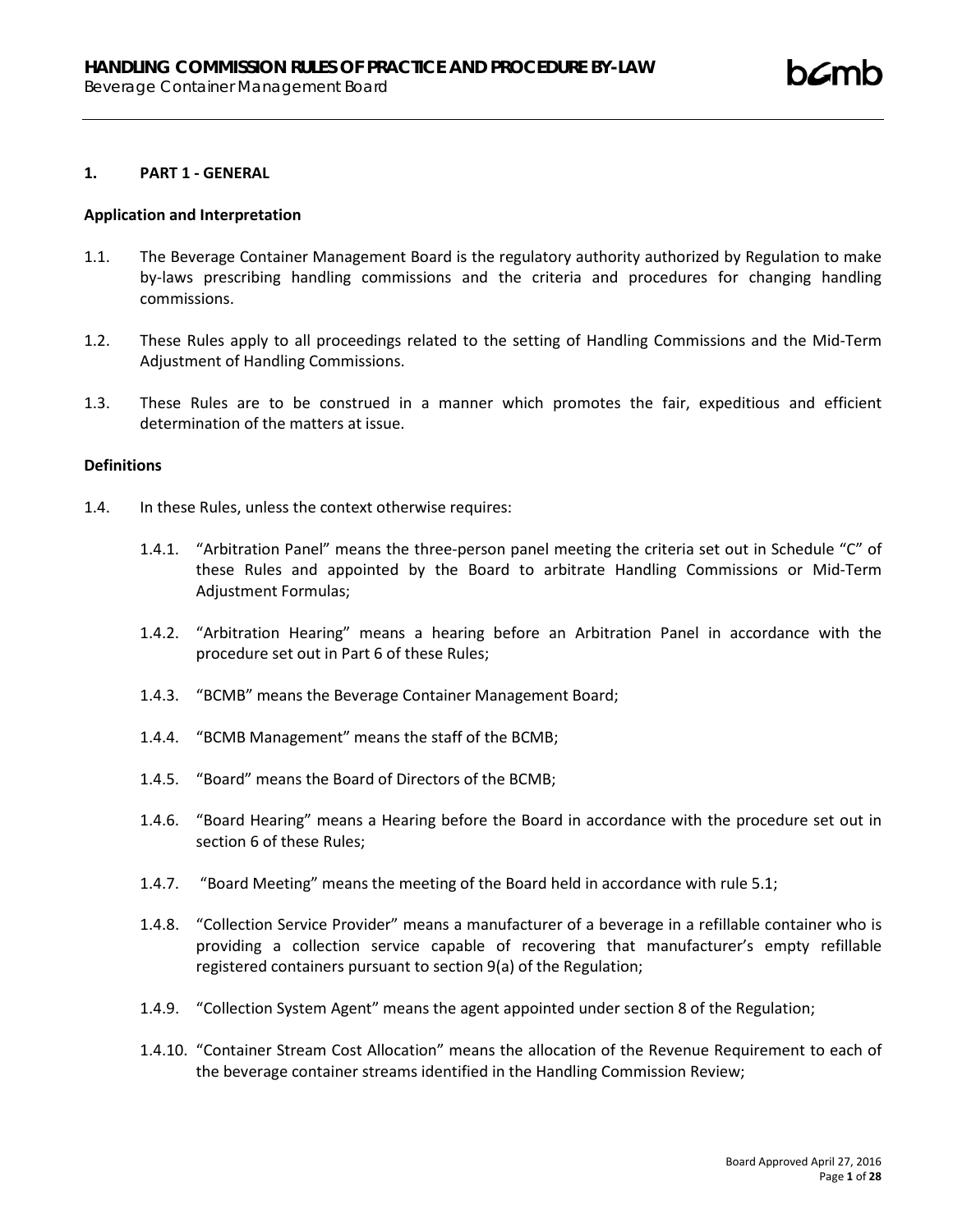- 1.4.11. "Data Collection Agent" means a person meeting the criteria set out in Schedule "A" of these Rules, appointed by the Board to receive information collected from depots and to provide reports on that information as directed by the Board;
- 1.4.12. "Data Collection Agent Report" means the report or reports prepared by the Data Collection Agent for the purpose of a Handling Commission Review in accordance with rule 3.3.3;
- 1.4.13. "Facilitated Negotiations" means the negotiations between the Interested Parties with the assistance of a Facilitator in accordance with these Rules in an effort to reach an agreement setting Handling Commissions and Mid-Term Adjustment Formulas;
- 1.4.14. "Facilitator" means a person meeting the criteria set out in Schedule "B" of these Rules and appointed to assist with the Facilitated Negotiations;
- 1.4.15. "Facilitator's Report" means the Report described in rule 4.30;
- 1.4.16. "Handling Commission" means the amount payable by the Collection System Agent or a Collection Service Provider to a depot operator for containers collected from the depot operators in accordance with section 13(b) of the Regulation;
- 1.4.17. "Handling Commission Review" means a review of Handling Commission amounts directed by the Board pursuant to section 4(1) or 4(2) of the Administrative By-law;
- 1.4.18. "Interested Parties" means those parties directly affected by a Handling Commission Review and includes any or all of the manufacturers and their respective associations and any or all of the depot operators and their respective associations, the Collection System Agent, a Collection Service Provider and such other parties as may be specifically determined to be Interested Parties by the Board or the Arbitration Panel;
- 1.4.19. "Interim Handling Commission" means an interim handling commission set pursuant to section 4(4) of the Administrative By-law;
- 1.4.20. "Mid-Term Date" means the date which falls 18 full months after the date that Handling Commissions came into effect following a Handling Commission Review;
- 1.4.21. "Mid-Term Adjustment" means the adjustment to Handling Commissions using Mid-Term Adjustment Formulas in accordance with Part 9 of these Rules;
- 1.4.22. "Mid-Term Adjustment Formulas" means the formulas approved by the Board for the purpose of adjusting Handling Commissions between two Handling Commission Reviews;
- 1.4.23. "Proceedings" means any proceedings under these Rules and includes Facilitated Negotiations, the Board Meeting, the Board Hearing and the Arbitration Hearing; and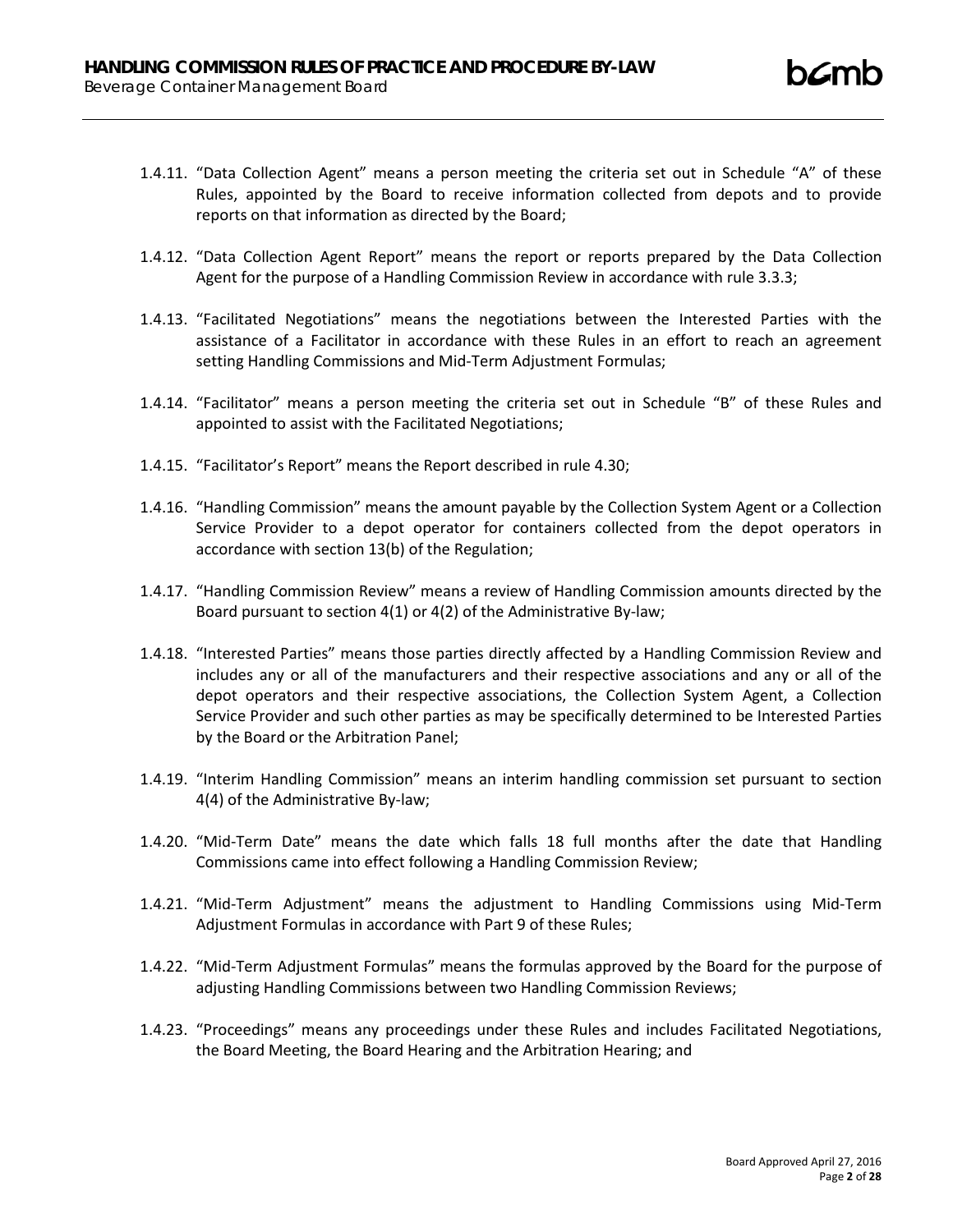- 1.4.24. "Regulation" means the *Beverage Container Recycling Regulation (Alta Regulation 101/97 as amended).*
- 1.5. Terms that are defined in the *Beverage Container Recycling Regulation* and the Administrative By-law have the same meaning when they are used in these Rules unless otherwise indicated.

## **Rules of General Application**

- 1.6. Interested Parties may attend and participate in the Proceedings and may be represented by counsel at the Proceedings.
- 1.7. The Board, the Facilitator and the Arbitration Panel may make orders with respect to the procedure and practices that apply in the Proceedings. Every Interested Party shall comply with all applicable procedural orders.
- 1.8. The Board, the Facilitator and the Arbitration Panel may dispense with, vary or supplement all or any part of these Rules including rules relating to time limits if it is satisfied that it is just and reasonable in all of the circumstances and is in accordance with the requirements of procedural fairness.
- 1.9. If an Interested Party fails to comply with a procedural order by the Board, the Facilitator or the Arbitration Panel, the Board, the Facilitator or the Arbitration Panel may take any measure it considers appropriate including any one or more of the following:
	- 1.9.1. give directions to the non-complying Interested Party to rectify the failure;
	- 1.9.2. dismiss evidence or other documents made or submitted by the non-complying Interested Party;
	- 1.9.3. continue the Board Meeting or Board Hearing or Arbitration and make a determination on the evidence before it;
	- 1.9.4. impose conditions on the non-complying Interested Party; and
	- 1.9.5. direct that the non-complying Interested Party pay costs to an Interested Party or Interested Parties.
- 1.10. Proceedings other than the Board Hearing and the Arbitration Hearing shall be open only to BCMB Management, BCMB Counsel, the Interested Parties and their counsel and the Data Collection Agent. Any other person will require the express consent of all the Interested Parties and the BCMB to be present.
- 1.11. The *Arbitration Act* applies to an Arbitration conducted in accordance with these Rules, except if there is a conflict between these Rules and the *Arbitration Act*, in which case these Rules prevail.
- 1.12. Reference to "days" in these rules means business days and non-business days unless otherwise provided.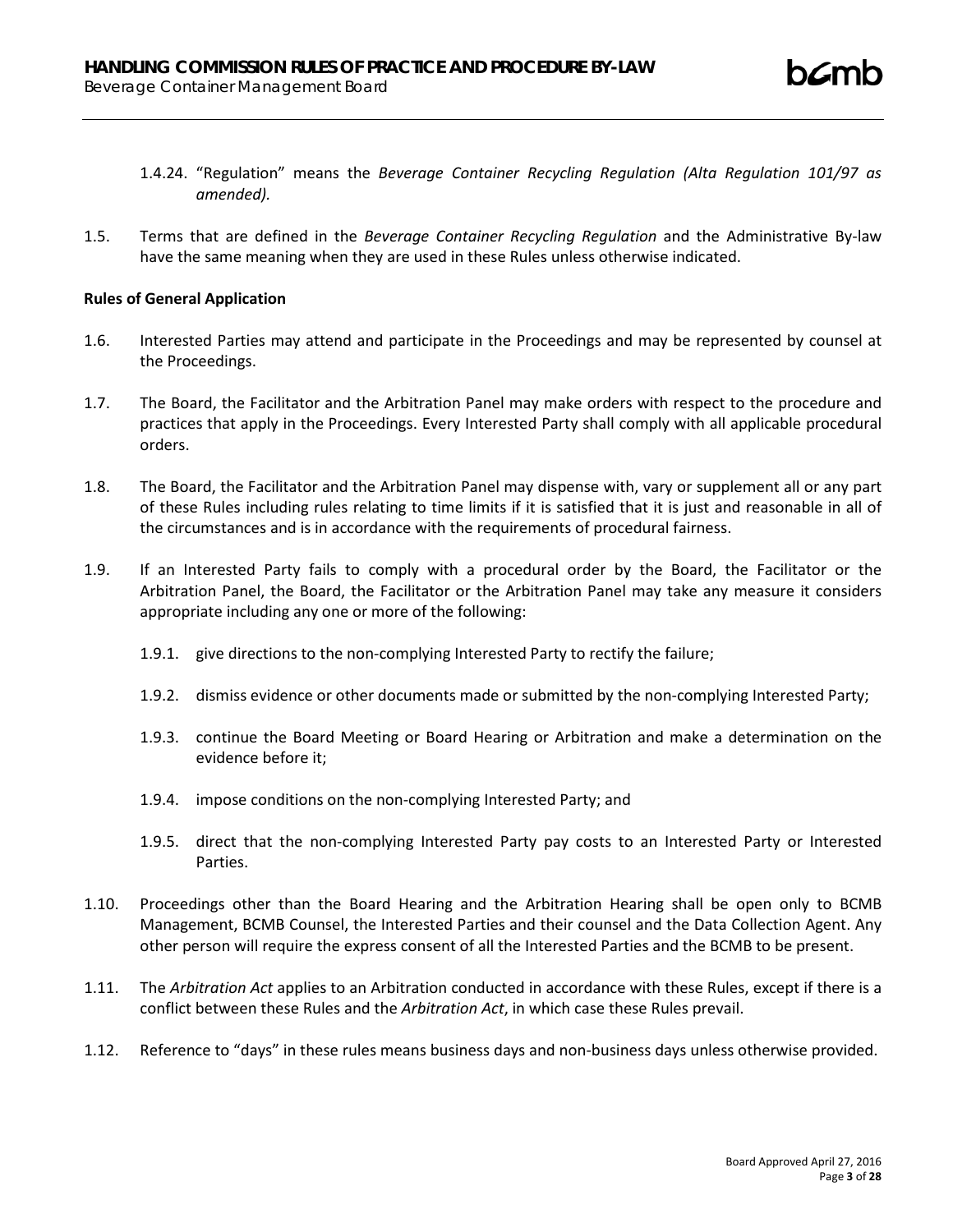### **Filing and Service of Documents**

- 1.13. The Facilitator, the Interested Parties, the BCMB and the Data Collection Agent shall file all documents and any other material with BCMB Management in acceptable electronic form.
- 1.14. The filing of any document or material with BCMB Management shall constitute filing with the BCMB, the Board, the Facilitator or the Arbitration Panel for the purposes of these Rules.
- 1.15. Interested Parties shall serve copies of documents and any other material filed by them with the BCMB on the other Interested Parties and the Data Collection Agent and may do so by hand delivery, mail, courier, electronic delivery or facsimile.

#### **Record**

- 1.16. BCMB Management shall be responsible for organizing and maintaining the record and all exhibits in the Handling Commission Review process, including the filings and documents from the Data Collection Agent, the BCMB and Interested Parties prior to, during and after the Facilitated Negotiations, Board Meeting, Board Hearing or Arbitration Hearing.
- 1.17. BCMB Management shall provide an index of the documents comprising the record and exhibits to all Interested Parties, the Data Collection Agent, the Facilitator, the Board and the Arbitration Panel and shall make available on request, a copy of all written statements and other filed documents and materials to the Interested Parties, the Data Collection Agent, the Facilitator, the Board and the Arbitration Panel as appropriate prior to, during and after the Facilitated Negotiations, Board Meeting, Board Hearing and Arbitration Hearing.

#### **Motions**

- 1.18. If a matter arises in a Handling Commission Review that requires a decision or ruling of the Board or the Arbitration Panel, an Interested Party may bring the matter before the Board or the Arbitration Panel by filing a motion.
- 1.19. Unless otherwise directed by the Board or the Arbitration Panel, a motion must be in writing, be signed by the authorized representative of the Interested Party, and contain a concise statement of the facts, the decision or ruling sought and the grounds for the motion.
- 1.20. An Interested Party filing a motion shall serve a copy of it on the other Interested Parties.
- 1.21. An Interested Party who wishes to respond to a motion shall file and serve a response on all Interested Parties, within the time limits directed by the Board or the Arbitration Panel.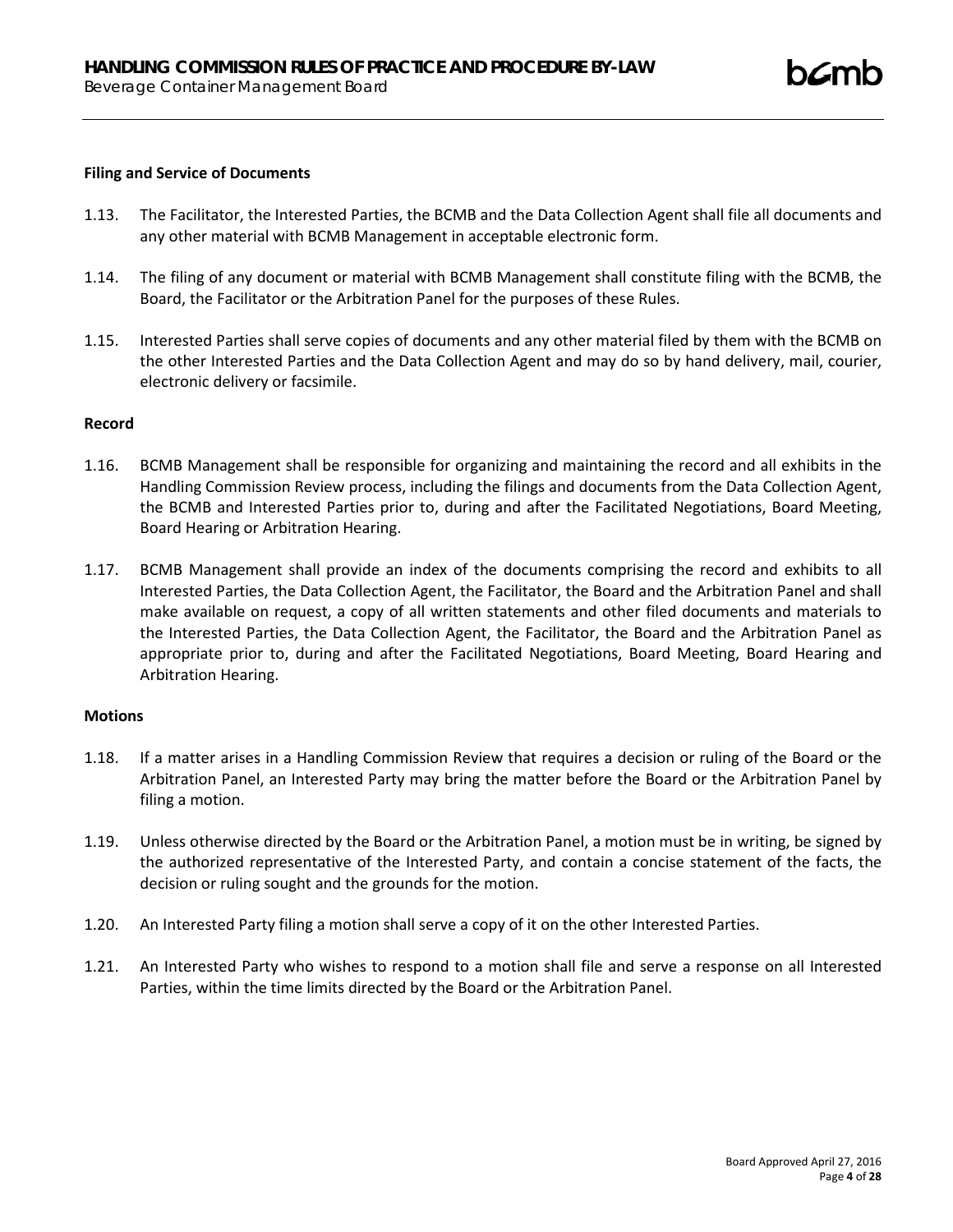### **2. PART 2 - INTERIM HANDLING COMMISSIONS**

- 2.1. The following procedure applies to setting an Interim Handling Commission for a new container stream:
	- 2.1.1. Following a request to the BCMB from a manufacturer for a new container stream, BCMB Management shall request the Data Collection Agent to collect relevant information from manufacturers, depot operators, the Collection System Agent and Collection Service Providers as applicable with respect to the new container stream. The Data Collection Agent shall obtain the necessary information in a confidential manner protecting the proprietary information of the manufacturers and the depot operators;
	- 2.1.2. BCMB Management shall request that the Data Collection Agent provide a report recommending an Interim Handling Commission;
	- 2.1.3. Where the Data Collection Agent is of the opinion that it is appropriate for an Interim Handling Commission to be set without a Handling Commission Review, the Data Collection Agent shall provide a report setting out the basis for that opinion and recommending an Interim Handling Commission;
	- 2.1.4. Where the Data Collection Agent is of the opinion that a full Handling Commission Review is required, the Data Collection Agent shall provide a report setting out the basis for that opinion;
	- 2.1.5. Where the Data Collection Agent provides a report recommending an Interim Handling Commission to BCMB Management, BCMB Management shall provide a copy of that report to the manufacturer who has requested the new container stream and to the Alberta Bottle Depot Association, the Collection System Agent and the Collection Service Providers, who may provide comments to BCMB Management with respect to the report; and
	- 2.1.6. BCMB Management may set an Interim Handling Commission based on the report from the Data Collection Agent and any comments received with respect to the report.
- 2.2. The Interim Handling Commission set by BCMB Management shall apply to the new container stream effective immediately and shall remain in effect until the next Handling Commission Review unless the Board sets a new Interim Handling Commission in accordance with section 2.3 or Rule 2.4 or unless the Board directs that the Interim Handling Commission be adjusted by the application of Mid-Term Adjustment Formulas which were approved prior to the Interim Handling Commission being set.
- 2.3. If any party directly affected by the interim Handling Commission is not satisfied with the Interim Handling Commission, that party may apply to the Board to request that the Board review the Interim Handling Commission.
- 2.4. If no party applies to the Board for a review of the Interim Handling Commission, BCMB Management shall inform the Board of the Interim Handling Commission at the next regularly scheduled Board Meeting and the Board shall either approve the Interim Handling Commission or set a different Interim Handling Commission.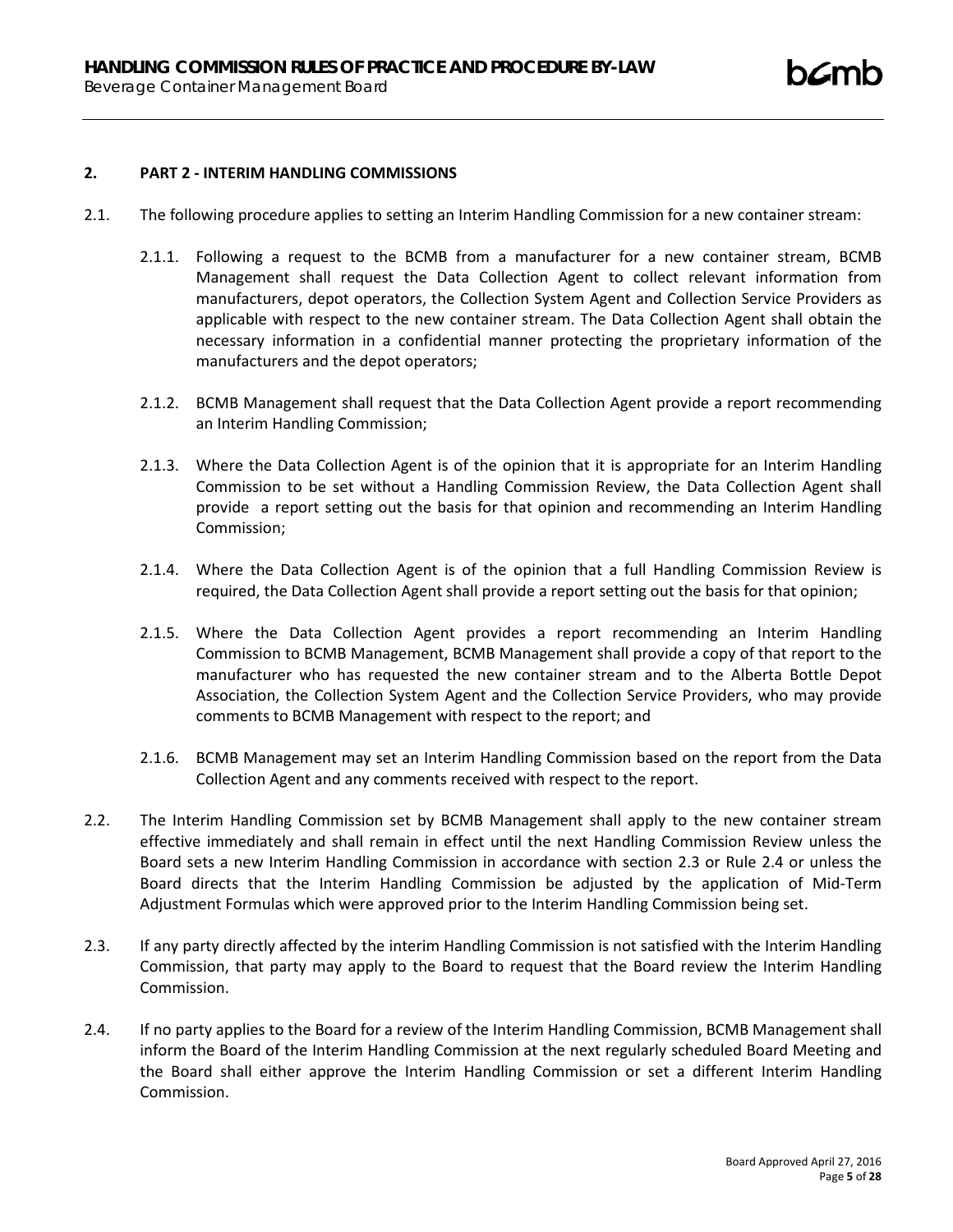#### **3. PART 3 - HANDLING COMMISSION REVIEW**

3.1. Where a Handling Commission Review has been directed by the Board, the procedure set out in Parts 3 to 10 of these Rules apply.

#### **Initial Steps**

- 3.2. After the Board resolution directing a Handling Commission Review, the Board shall:
	- 3.2.1. Select a target date for the adoption and implementation of the new Handling Commissions (the "Target Date");
	- 3.2.2. Select the last day of the 12 month period ("Cut-Off Date") to be used by the Data Collection Agent for the purposes of collecting information through the uniform code of accounts submitted by the Depot Operators; and
	- 3.2.3. Identify the existing report or reports to be used by the Data Collection Agent for the purposes of the Data Collection Agent Report, if any, or identify the reports to be obtained by the Data Collection Agent for the purposes of the Data Collection Agent Report.
- 3.3. After the resolution of the Board directing a Handling Commission Review, the Board shall request that BCMB Management:
	- 3.3.1. Provide notice of the Handling Commission Review to the Interested Parties defined in paragraph 1.4.18 and to any other parties who BCMB Management considers may be affected by the outcome of the Handling Commission Review and who may wish to be designated as Interested Parties;
	- 3.3.2. Recommend to the Board the additional parties, if any, to be designated as Interested Parties under paragraph 1.4.18 for the purposes of the Handling Commission Review; and
	- 3.3.3. Direct the Data Collection Agent to prepare the Data Collection Agent Report for the purpose of assisting the Board in setting Handling Commissions and to obtain any reports identified under rule 3.2.3 or that may be required by the Data Collection Agent in the preparation of the Data Collection Agent Report. The Data Collection Agent Report shall include:
		- 3.3.3.1. the relevant data collected by the Data Collection Agent from the Uniform Code of Accounts, organized and analyzed as appropriate;
		- 3.3.3.2. where the data collected by the Data Collection Agent from the Uniform Code of Accounts has been adjusted, an explanation as to how and why that data has been adjusted;
		- 3.3.3.3. the Data Collection Agent's opinion as to the appropriate Revenue Requirements and Container Stream Cost Allocation for the 12 month period up to and including the Target Date;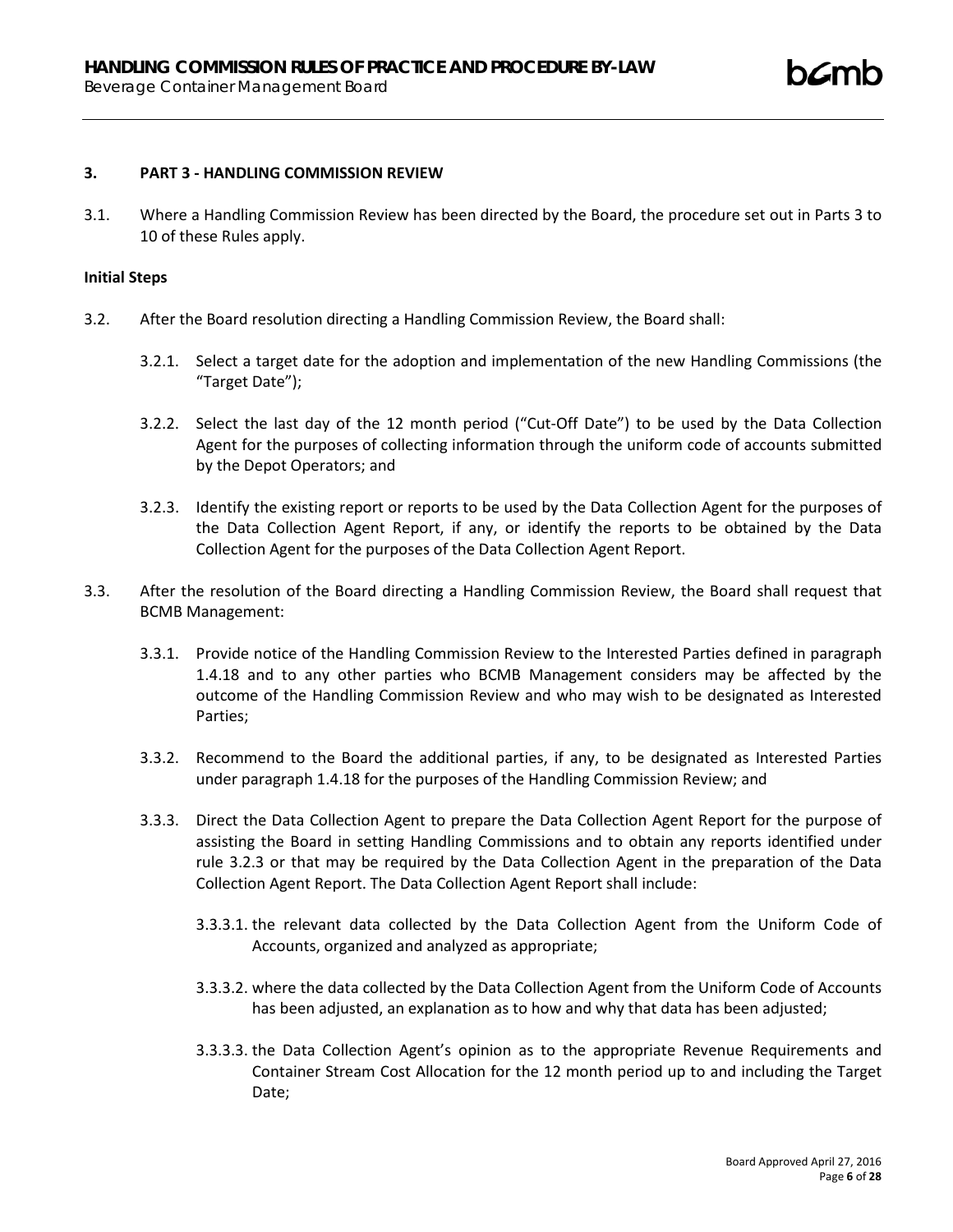- 3.3.3.4. the basis for the Data Collection Agent's opinion with respect to the Revenue Requirement and Container Stream Cost Allocation including any facts, assumptions or third party reports or opinions relied upon and copies of any written reports relied upon; and
- 3.3.3.5. confirmation that the Data Collection Agent has applied the relevant BCMB Handling Commission Policies and where appropriate, explanations as to the manner in which the BCMB Handling Commission Policies have been applied.
- 3.3.4. Appoint a Facilitator.
- 3.3.5. Establish general time frames for the steps in the Handling Commission Review.
- 3.4. The Board shall designate any additional Interested Parties for the purposes of the Handling Commission Review.

## **4. PART 4 - FACILITATED NEGOTIATIONS**

### **Commencement of Facilitated Negotiations**

- 4.1. After the Facilitator is appointed and prior to receipt of the Data Collection Agent Report, the Facilitator may meet with the Interested Parties and may set timelines for and assist in the exchange of written material between the Interested Parties and the Data Collection Agent in relation to any of the reports obtained by the Data Collection Agent as directed under section 3.2.3 and filed by the Data Collection Agent prior to the filing of the Data Collection Agent Report. The timelines set by the Facilitators for this purpose shall fall within the general time frames established by BCMB Management in accordance with section 3.3.5. BCMB Management and BCMB Counsel are entitled to attend this preliminary meeting to observe and provide assistance where required.
- 4.2. Upon the filing of the Data Collection Agent Report the Facilitator shall hold a preliminary meeting with the Interested Parties and the Data Collection Agent to identify the issues related to the setting of Handling Commissions and Mid-Term Adjustment Formulas that are to be negotiated, to establish dates for the exchange of information, and to schedule meeting dates for the Facilitated Negotiations. The dates scheduled by the Facilitator are to fall within the general time frames established by BCMB Management in accordance with section 3.3.5. BCMB Management and BCMB Counsel are entitled to attend this preliminary meeting to observe and provide assistance where required.

## **Role of the Facilitator**

- 4.3. The Facilitator shall:
	- 4.3.1. assist the Interested Parties in determining the issues to be negotiated;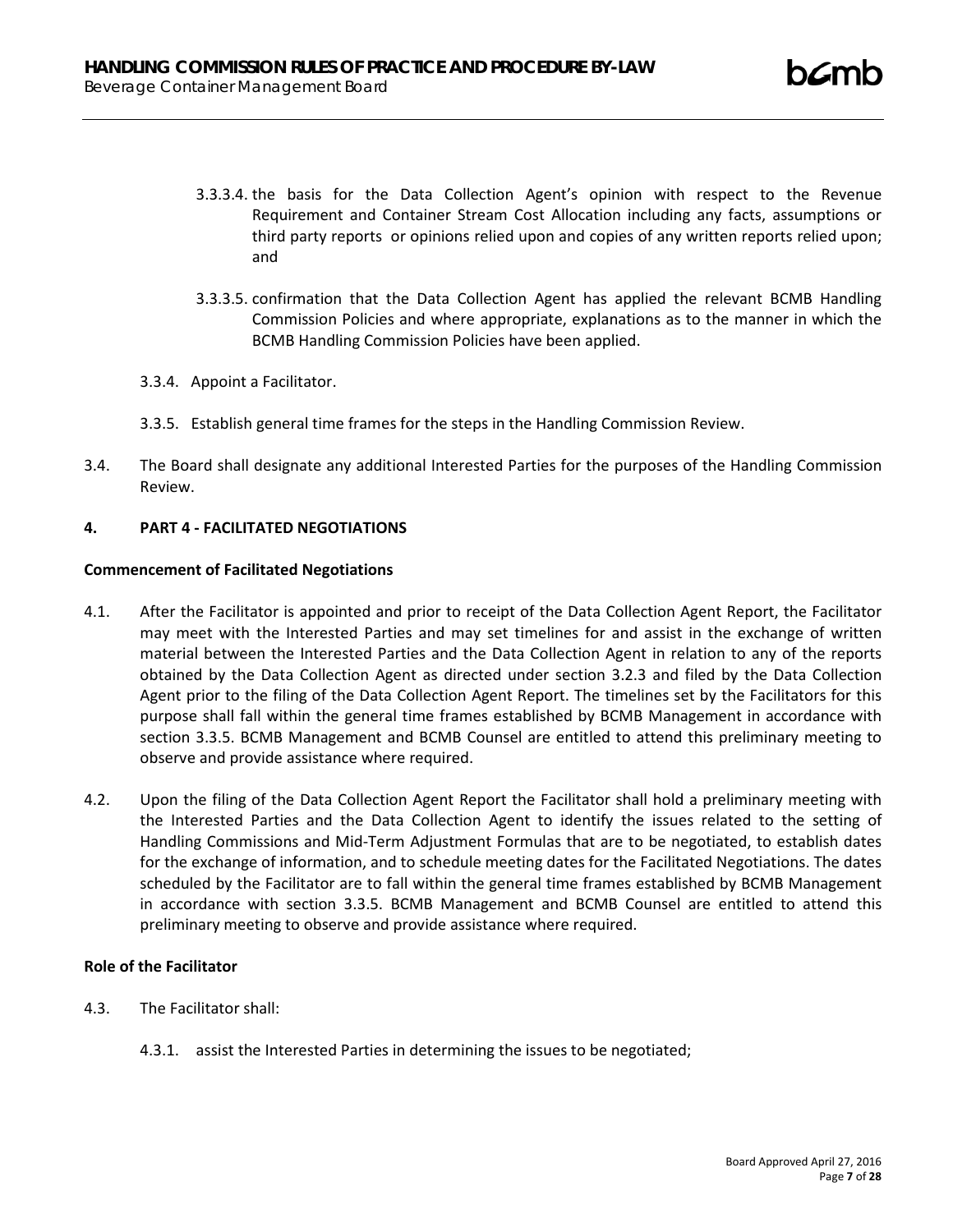- 4.3.2. oversee the Facilitated Negotiation, including the exchange of written material in accordance with these Rules;
- 4.3.3. endeavor to foster an environment of cooperation and trust among the Interested Parties;
- 4.3.4. provide all Interested Parties with an opportunity to express their views on those issues that affect them;
- 4.3.5. assess the progress being made in the Facilitated Negotiations and whether further progress is likely to occur;
- 4.3.6. if an agreement is reached on all or some of the issues in dispute, prepare a memorandum of agreement on those issues which is acceptable to the Interested Parties; and
- 4.3.7. if no agreement is reached on some or all of the issues in dispute, prepare a list of the outstanding issues between the Interested Parties which is acceptable to the Interested Parties and which contains a description of each outstanding issue, the position of each of the Interested Parties with respect to each of the outstanding issues and an explanation for the basis for the position of each of the Interested Parties.
- 4.4. Where the Interested Parties have reached an agreement on an issue that differs from the recommendation contained in the Data Collection Agent Report, the memorandum of agreement must include an explanation for the difference and any calculation associated with that agreement.
- 4.5. The Facilitator shall be and remain at all times impartial, neutral and independent from the parties and is not a compellable witness in any subsequent proceedings related to Handling Commissions or Mid-Term Adjustment Formulas.
- 4.6. The Board may direct the BCMB Management to terminate the appointment of a Facilitator during the course of the Facilitated Negotiations if requested to do so by an Interested Party. If the Board directs the termination of the appointment of a Facilitator, the Board may appoint a new Facilitator or may terminate the Facilitated Negotiations as it considers appropriate in the circumstances.

## **Role of the Data Collection Agent in the Facilitated Negotiations**

- 4.7 All information collected by the Data Collection Agent for the purposes of a Handling Commission Review is to be subject to confidentiality guidelines established by the Board. All information shall be reported in aggregate form only and all raw data shall be treated as strictly confidential by the Data Collection Agent, and shall not be published, circulated or distributed by the Data Collection Agent unless the parties providing the information provide consent.
- 4.8 The Data Collection Agent may attend the Facilitated Negotiations to provide information and assistance to the Facilitator and Interested Parties as appropriate. The participation of the Data Collection Agent in the Facilitated Negotiations does not preclude the Data Collection Agent from appearing before the Board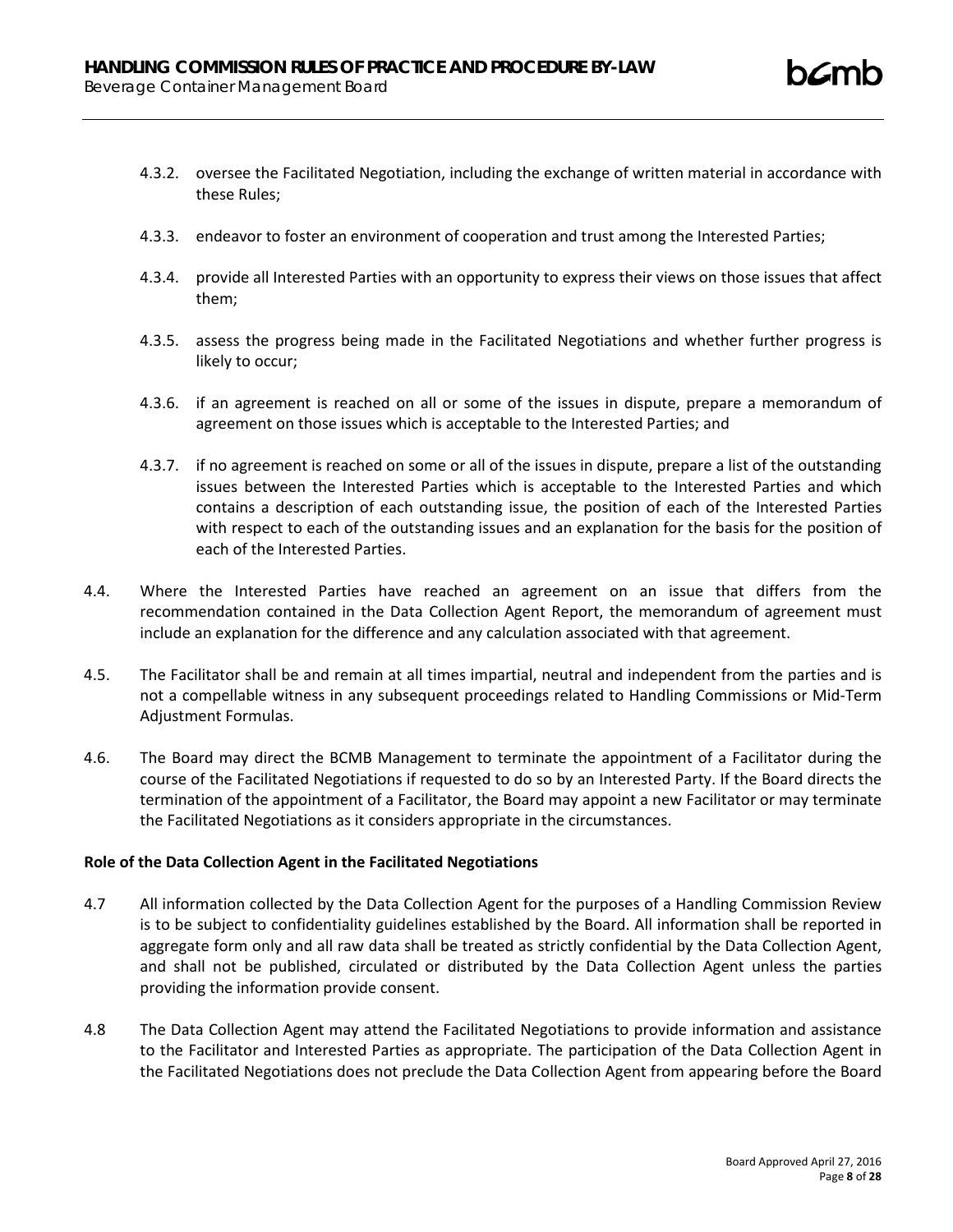or the Arbitration Panel in the Proceedings or in any subsequent proceedings related to Handling Commissions and Mid-Term Adjustment Formulas.

4.9 The Data Collection Agent shall be and remain at all times impartial, neutral and independent from the Interested Parties.

### **Role of BCMB Management in the Facilitated Negotiations**

- 4.10 BCMB counsel and BCMB Management are entitled to attend the Facilitated Negotiations.
- 4.11 The role of BCMB Management is to make relevant information available to the Facilitator and the Interested Parties and to ensure that the Facilitated Negotiations are carried out in a fair manner with meaningful participation by the Interested Parties.
- 4.12 BCMB Management shall be and remain at all times impartial, neutral and independent from the Interested Parties.

#### **Written Statements and Other Material**

- 4.13 As directed by the Facilitator, each of the Interested Parties shall file with the BCMB and provide a written statement to the Facilitator respecting the position of that Interested Party on the issues that are the subject of the Facilitated Negotiations.
- 4.14 Written statements shall contain all documents, data, studies, expert reports or other written materials upon which the Interested Party intends to rely in the Facilitated Negotiations, at the Board Meeting and in any subsequent Board Hearing or Arbitration Hearing under these Rules.
- 4.15 Each Interested Party may provide written statements in rebuttal to the written statements of another Interested Party.
- 4.16 With the consent of all of the Interested Parties and at the direction of the Facilitator, the Data Collection Agent may file with the BCMB and provide a written statement clarifying matters raised by the Interested Parties that were not addressed in the Data Collection Agent's Report.
- 4.17 With the consent of all of the Interested Parties and at the direction of the Facilitator, BCMB Management may file documentation containing factual information relevant to the issues being negotiated in the Facilitated Negotiations, material regarding the jurisdiction of the BCMB and copies of BCMB policies, procedures and guidelines which have been approved by the Board.
- 4.18 Prior to the conclusion of the Facilitated Negotiations, the Facilitator may request that the Interested Parties provide a written statement containing their proposed Handling Commissions and proposed Mid-Term Adjustment Formulas.
- 4.19 Prior to the conclusion of the Facilitated Negotiations, the Facilitator may request that the Interested Parties provide a list of outstanding issues upon which they have been unable to reach an agreement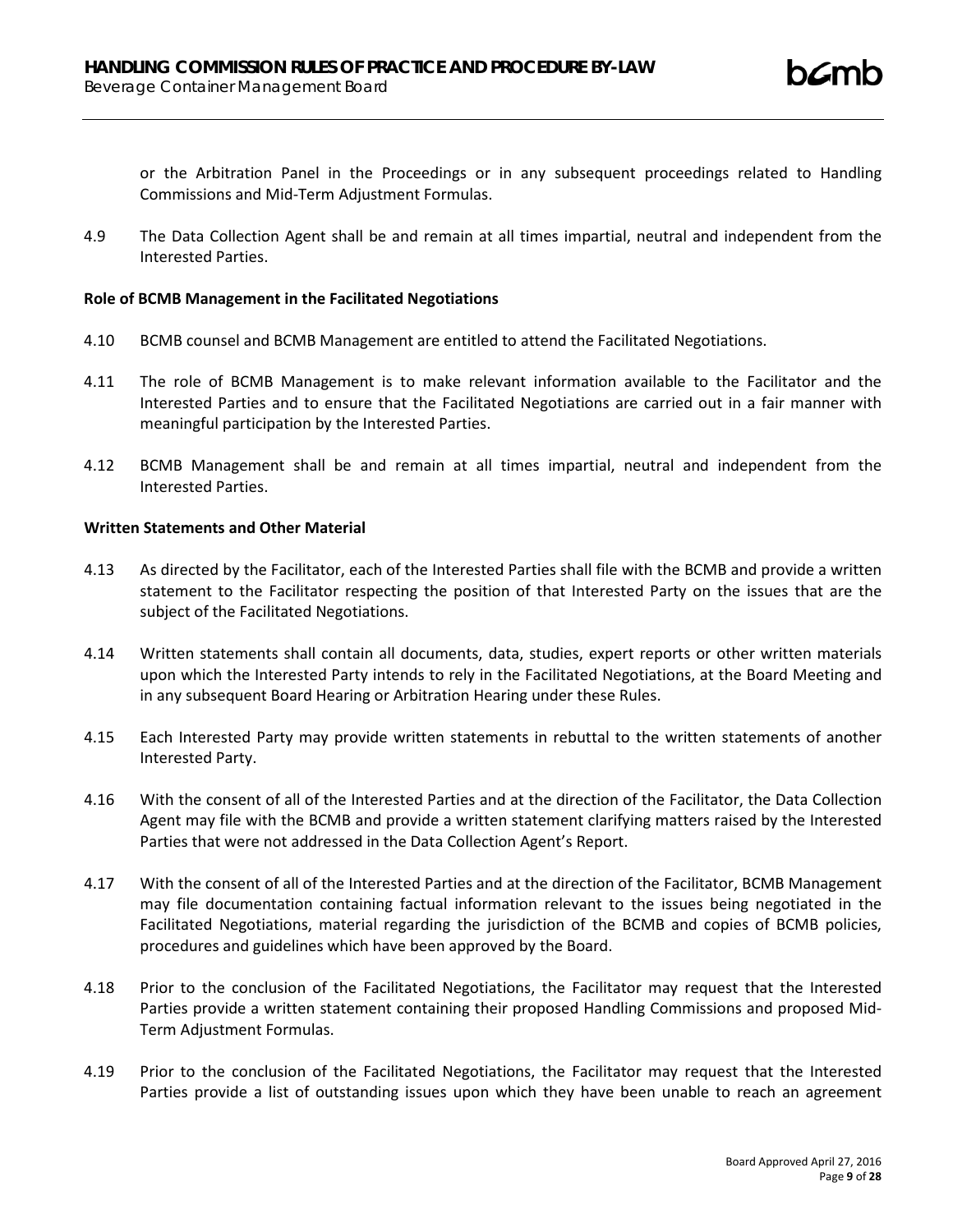which contains a description of each outstanding issue, the position of each of the Interested Parties with respect to each of the outstanding issues and an explanation of the basis for the position of each of the Interested Parties.

### **Information Request**

- 4.20 An Interested Party may request the Data Collection Agent provide information necessary to clarify the Data Collection Agent Report or to simplify the issues or to otherwise permit a full and satisfactory understanding of a matter in issue in the Handling Commission Review including Mid-Term Adjustment Formulas.
- 4.21 An Interested Party may request another Interested Party to provide information necessary to clarify any written statement filed by such other Interested Party or to simplify the issues or to otherwise permit a full and satisfactory understanding of a matter in issue in the Handling Commission Review including Mid-Term Adjustment Formulas.
- 4.22 A request for information in accordance with paragraphs 4.20 or 4.21 of these Rules:
	- 4.22.1 shall be in writing;
	- 4.22.2 shall be filed with the BCMB and directed to the Data Collection Agent or to the Interested Party from whom a response is sought;
	- 4.22.3 shall contain specific questions requesting clarification about the evidence, documents or other material in the possession of the Data Collection Agent or the Interested Party and which is relevant to the matters in issue in the Handling Commission Review; and
	- 4.22.4 shall be filed and served no later than 14 days after the Data Collection Agent's report or written statement has been filed, unless a different timeline is established under section 4.1 or is otherwise directed by the Facilitator.

#### **Response to Information Request**

- 4.23 The Data Collection Agent or an Interested Party who is served with an information request in accordance with paragraphs 4.20 or 4.21 shall provide a response with respect to each question either;
	- 4.23.1 providing a full and adequate response; or
	- 4.23.2 objecting to the question and setting out the basis for the objection; or
	- 4.23.3 where the Data Collection Agent or the Interested Party contends that the information necessary to provide a response is not available, setting out of the reasons for the unavailability of the information, and providing any alternative available information that the Data Collection Agent or Interested Party considers might be of assistance.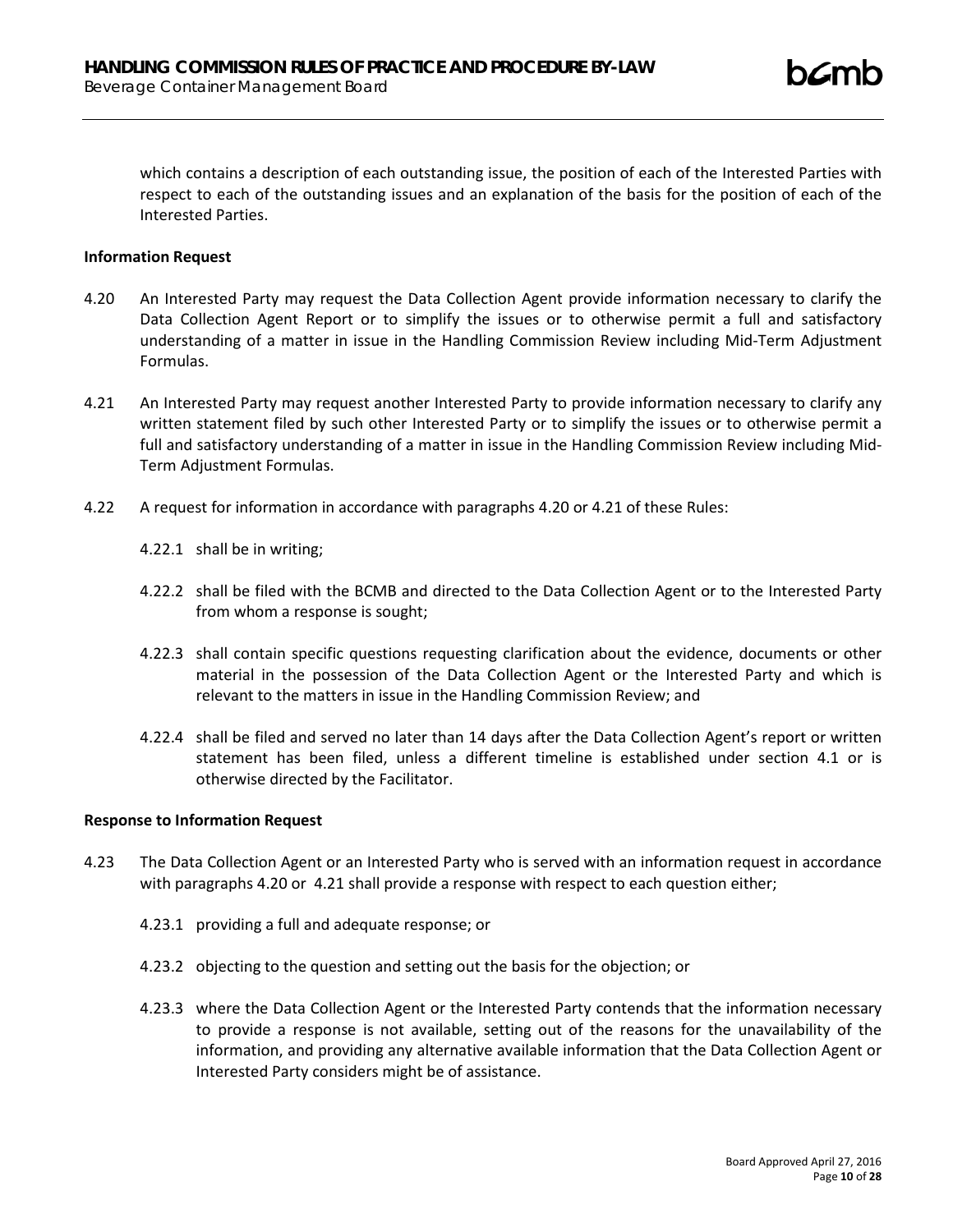4.24 The response to an information request shall be filed and served no later than 21 days after the information request is filed, unless a different timeline is established under Rule 4.1 or is otherwise directed by the Facilitator.

### **Expert consultation**

- 4.25 During the course of the Facilitated Negotiations, and with the consent of the Data Collection Agent and the Interested Parties, the Facilitator may arrange for the Data Collection Agent, experts retained by the Data Collection Agent and experts retained by the Interested Parties to consult on a without prejudice basis in an effort to reach agreement on matters of expert opinion.
- 4.26 Subject to any agreement reached between the Data Collection Agent, the Interested Parties and their counsel, all matters that form part of the consultations between the Data Collection Agent and the experts are entirely without prejudice to the position of all parties, and no evidence as to what took place during the consultations is admissible in any subsequent proceedings relating to the Handling Commission Review including proceedings relating to Mid-Term Adjustment Formulas.

#### **Termination of Facilitated Negotiations**

- 4.27 The Facilitated Negotiations are terminated when an agreement is reached by the Interested Parties on all issues, when the Facilitator concludes that continuing the negotiations is unlikely to result in an agreement or any further agreement and the Facilitator has prepared a list of outstanding issues in accordance with rule 4.3.7, or when the Board terminates the Facilitated Negotiations in accordance with rule 4.6. When the Facilitated Negotiations are terminated, they are terminated both with respect to Handling Commissions and Mid-Term Adjustment Formulas.
- 4.28 Notwithstanding paragraph 4.27 of these Rules, the Facilitated Negotiations with respect to Handling Commissions and Mid-Term Adjustment Formulas are terminated when 6 months have passed from the date of the Receipt by the Board of the Data Collection Agent's Report, unless otherwise directed by the Board.
- 4.29 Upon the termination of the Facilitated Negotiations, the Facilitator shall provide a report to the Board, which report shall contain the following information:
	- 4.29.1 the Data Collection Agent Report;
	- 4.29.2 any Information Requests and Responses to Information Requests;
	- 4.29.3 any written statements and rebuttal statements of the Interested Parties;
	- 4.29.4 any written statement from the Data Collection Agent in accordance with paragraph 4.16;
	- 4.29.5 any material filed by BCMB Management in accordance with paragraph 4.17;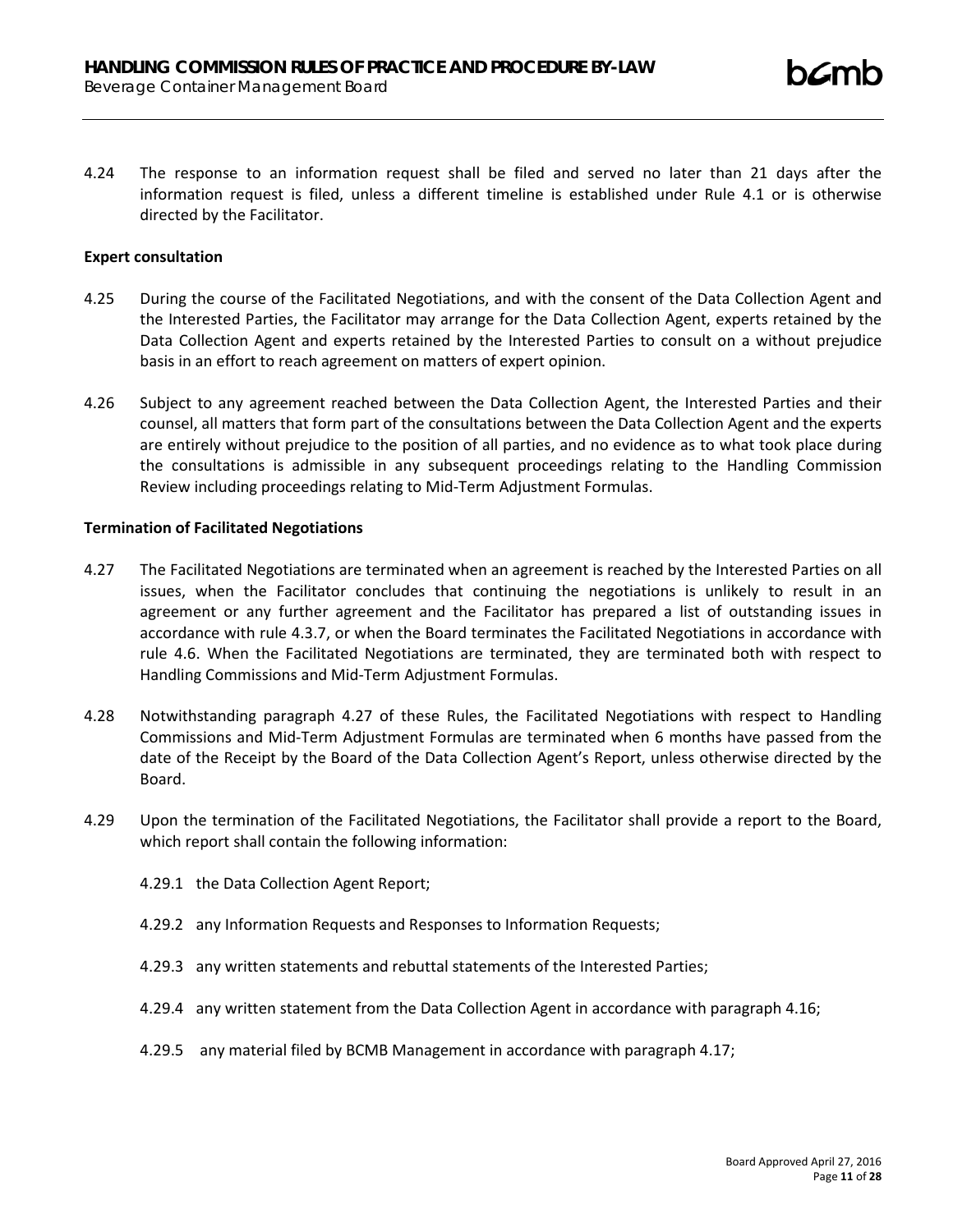- 4.29.6 any other material that has been filed during the course of the Facilitated Negotiations as part of the record in accordance with sections 1.16 and 1.17;
- 4.29.7 any memoranda of agreement prepared by the Facilitator setting out the agreement reached on an issue by the Interested Parties;
- 4.29.8 where an agreement has been reached on an issue relevant to the setting of Handling Commissions, the material in support of the agreement that has been reached, including explanations and calculations as appropriate, but only such material, explanations or calculations as are agreed to and approved by the Interested Parties;
- 4.29.9 where an agreement has been reached on all of the Handling Commissions, the Handling Commissions that have been agreed to with respect to each of the container streams referenced in section 3 of the Administrative By-law;
- 4.29.10 where an agreement has been reached on all of the Handling Commissions, material in support of the Handling Commissions that have been agreed to, including explanations or calculations as appropriate, but only such material, explanations and calculations as are agreed to and approved by the Interested Parties;
- 4.29.11 where an agreement has been reached on the Mid-Term Adjustment Formulas, the Mid-Term Adjustment Formulas that have been agreed to and confirmation from the Data Collection Agent that the Mid-Term Adjustment Formulas are satisfactory for the purpose of making a Mid-Term Adjustment in accordance with Part 9 of these Rules, and the material in support of the Mid-Term Adjustment Formulas that have been agreed to, including explanations or calculations as appropriate, but only such explanations and calculations as are agreed to and approved by the Interested Parties;
- 4.29.12 Where an agreement has been reached on any issue or on all of the Handling Commissions or on the Mid-Term Adjustment Formulas, an explanation from each of the Interested Parties or from all of the Interested Parties jointly as to why, in their opinion, the agreement is in accordance with the Public Interest, the mandate of the BCMB, the Administrative By-law and the Handling Commission Criteria By-law;
- 4.29.13 Where an agreement has been reached on any issue or on all of the Handling Commissions or on the Mid-Term Adjustment Formulas, a statement from each of the Interested Parties that they are satisfied with the fairness of the process by which the agreement was reached;
- 4.29.14 Where an agreement has been reached on any issue or on all of the Handling Commissions or on the Mid-Term Adjustment Formulas, a statement from BCMB Management and a statement from the Facilitator stating either that they are satisfied with the fairness of the process by which the agreement was reached or that they or either of them did not have sufficient involvement in the process by which the agreement was reached to state that they are satisfied with the fairness of the process by which the agreement was reached; and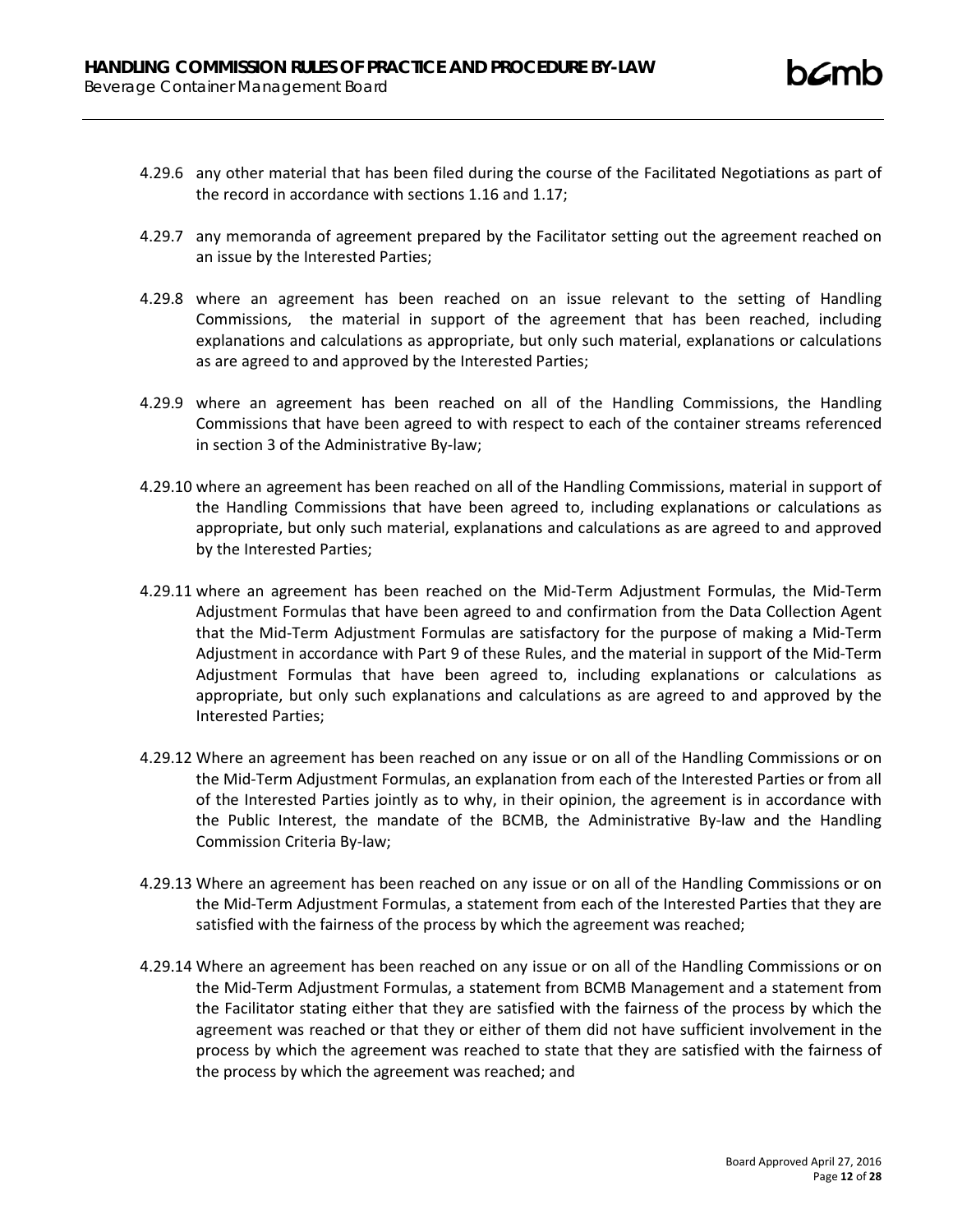- 4.29.15 Where an agreement has not been reached on all of the Handling Commissions and the Mid-Term Adjustment Formulas, a list of the outstanding issues between the Interested Parties prepared by the Facilitator in accordance with rule 4.3.7.
- 4.30 The Facilitator, the Interested Parties, counsel for the Interested Parties, BCMB Management, BCMB Counsel and the Data Collection Agent shall treat as confidential:
	- 4.30.1 all documents and other information produced for, or arising in relation to the Facilitated Negotiations, other than the documents and information referred to in paragraph 4.29 of these Rules; and
	- 4.30.2 all admissions, concessions, offers and related discussions in the course of the Facilitated Negotiations;

and no documents or other information or evidence with respect to the Facilitated Negotiations other than the documents and information referred to in paragraph 4.29 of these Rules are admissible in any subsequent proceedings related to the setting of Handling Commissions or Mid-Term Adjustment Formulas.

4.31 All discussions between the Interested Parties, counsel for the Interested Parties, BCMB Management, BCMB Counsel, the Data Collection Agent and the Facilitator including any bargaining positions, admissions or concessions are entirely without prejudice to the position of any of those parties, and no evidence as to what took place during the Facilitated Negotiations is admissible in any subsequent proceedings relating to the Handling Commission Review including proceedings relating to Mid-Term Adjustment Formulas.

# **5 PART 5 - BOARD MEETING TO CONSIDER AGREEMENTS OR PROCESS**

# **Timing**

5.1 A meeting of the Board shall be called for a date no less than fifteen (15) days and no greater than sixty (60) days from the date of the receipt of the Facilitator's Report.

### **Purpose**

5.2 The purpose of the Board Meeting is for the Board to consider whether or not to approve any agreement that has been reached by the Interested Parties and if necessary, to consider and determine the process to be followed for the Setting of Handling Commissions and the Mid-Term Adjustment Formulas or the process for determining the outstanding issues between the Interested Parties.

### **Information before the Board**

5.3 The record for the purposes of the Board Meeting shall be the record created by BCMB Management up to the termination of the Facilitated Negotiation and any other information contained in the Facilitator's Report.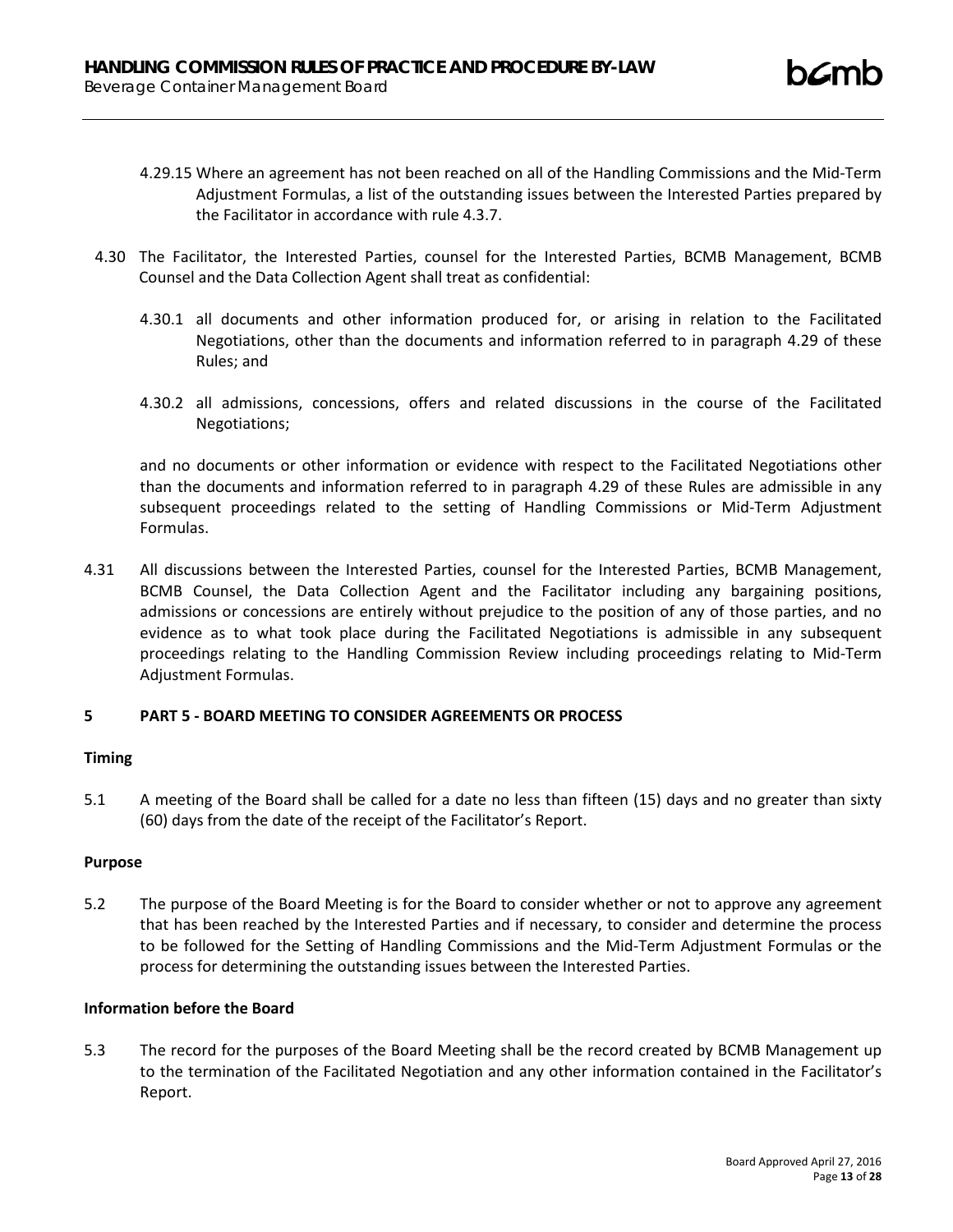- 5.4 All Interested Parties, BCMB Management, BCMB Counsel and the Data Collection Agent shall be invited to attend the Board Meeting.
- 5.5 The Interested Parties shall have the opportunity to submit materials to BCMB Management to be provided to the Board prior to the Board Meeting. Those materials are to be provided to BCMB Management and circulated to the Board and the Interested Parties in accordance with deadlines set by BCMB Management, but in any event no less than 7 days before the Board Meeting. The Interested Parties may make oral submissions before the Board. Unless otherwise directed by the Board, these oral submissions shall be no longer than one half hour each, and all oral submissions shall not exceed one day. The Board may ask questions of the Interested Parties, the Data Collection Agent and BCMB Management.
- 5.6 The Board may not consider an issue raised by an Interested Party in its materials or submissions that is not contained in the written submissions that were provided to the Facilitator in the course of the Facilitated Negotiations, unless the Board orders otherwise and unless the other Interested Parties and the Data Collection Agent have a reasonable opportunity to address the issue.

### **Where Agreement Reached on Handling Commissions**

- 5.7 Where an agreement on Handling Commissions has been reached in the Facilitated Negotiations, the following resolution shall be put to the Board at the Board Meeting:
	- 5.7.1 That the agreement was the result of fair negotiations and the Handling Commissions agreed to by the Interested Parties are fair and reasonable and consistent with the public interest, the mandate of the BCMB, and the applicable legislation and BCMB by-laws; and
	- 5.7.2 That the Handling Commissions set forth in the memorandum of agreement arising from the Facilitated Negotiations are adopted as Amendments to section 3 of the Administrative By-law, effective on the date specified in the memorandum of agreement (the "Handling Commission Resolution").
- 5.8 If the Handling Commission Resolution receives a 2/3 majority vote of the Board, the Handling Commissions set forth in the memorandum of agreement shall be effective as of the date set out in the Facilitator's Report, unless rule 5.18 applies.
- 5.9 If the Handling Commission Resolution does not receive a 2/3 majority vote of the Board, the Board shall then proceed to consider and determine the process to be followed for the setting of Handling Commissions and Mid-Term Adjustment Formula.

### **Where Agreement Reached on Handling Commissions and Mid-Term Adjustment Formulas**

5.10 Where the Board has approved the Handling Commission Resolution and where an agreement on Mid-Term Adjustment Formulas has also been reached in the Facilitated Negotiations then the following resolution shall be put to the Board: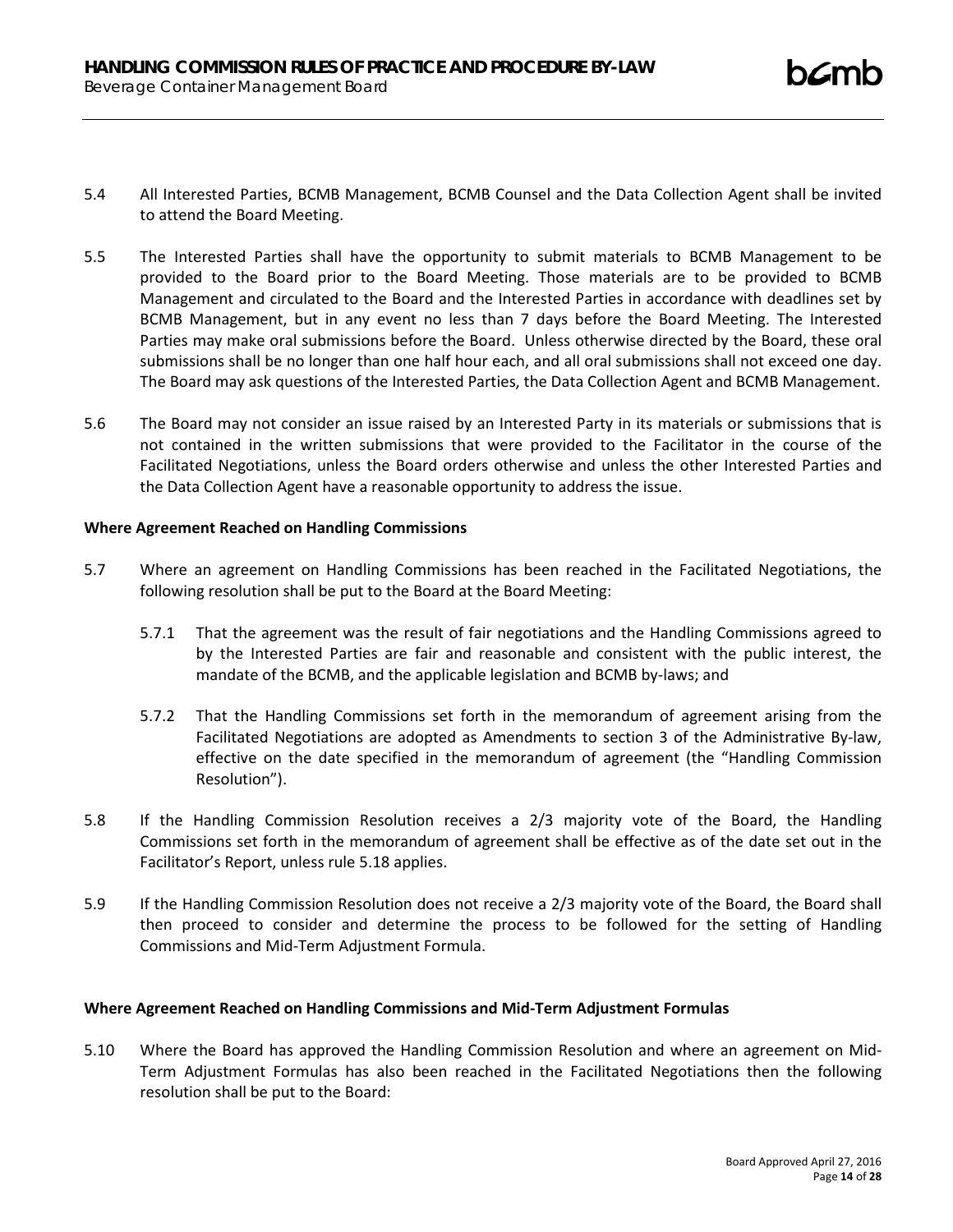That the Mid-Term Adjustment Formulas set forth in the memorandum of agreement arising from the Facilitated Negotiations shall be applied in accordance with Part 9 of the Handling Commissions Rules of Practice and Procedure [the "Mid-Term Adjustment Resolution"].

- 5.11 If the Mid-Term Adjustment Resolution receives a 2/3 majority vote of the Board, the Mid-Term Adjustment Formula shall be applied in accordance with Part 9 of the Handling Commissions Rules of Practice and Procedure.
- 5.12 If the Mid-Term Adjustment Resolution does not receive a 2/3 majority vote of the Board the Board shall then proceed to consider and determine the process to be followed for the setting of the Mid-Term Adjustment Formulas.

### **Where Partial Agreement Reached on Handling Commissions or Mid-Term Adjustment Formulas**

- 5.13 Where an agreement has been reached on any issue relevant to the setting of Handling Commissions or the Mid-Term Adjustment Formulas, but there has been no agreement reached by the Interested Parties on all of the Handling Commissions and the Mid-Term Adjustment Formulas, the following resolution shall be put to the Board at the Board Meeting:
	- 5.13.1 That the agreement with respect to the issue was the result of fair negotiations and the agreement by the Interested Parties is fair and reasonable and consistent with the Public Interest, the mandate of the BCMB, and the applicable legislation and BCMB by-laws; and
	- 5.13.2 That the agreement is to be adopted as part of the findings of the Board or of the Arbitration Panel in any Board Hearing or Arbitration Hearing and the material in the Facilitator's Report in support of the agreement shall form part of the record before the Board or the Arbitration Panel. [The "Partial Agreement Resolution"].
- 5.14 If the Partial Agreement Resolution receives a 2/3 majority vote of the Board:
	- 5.14.1 the agreement is to be adopted as part of the findings of the Board or of the Arbitration Panel in any Hearing by the Board or by the Arbitration Panel and the material in the Facilitator's Report in support of the agreement shall form part of the record before the Board or the Arbitration Panel; and
	- 5.14.2 The Board shall then proceed to consider and determine the process to be followed for the determination of the outstanding issues between the Interested Parties.
- 5.15 If the Partial Agreement Resolution does not receive a 2/3 majority vote of the Board, the Board shall then proceed to consider and determine the process to be followed for the setting of Handling Commissions and the Mid-Term Adjustment Formulas.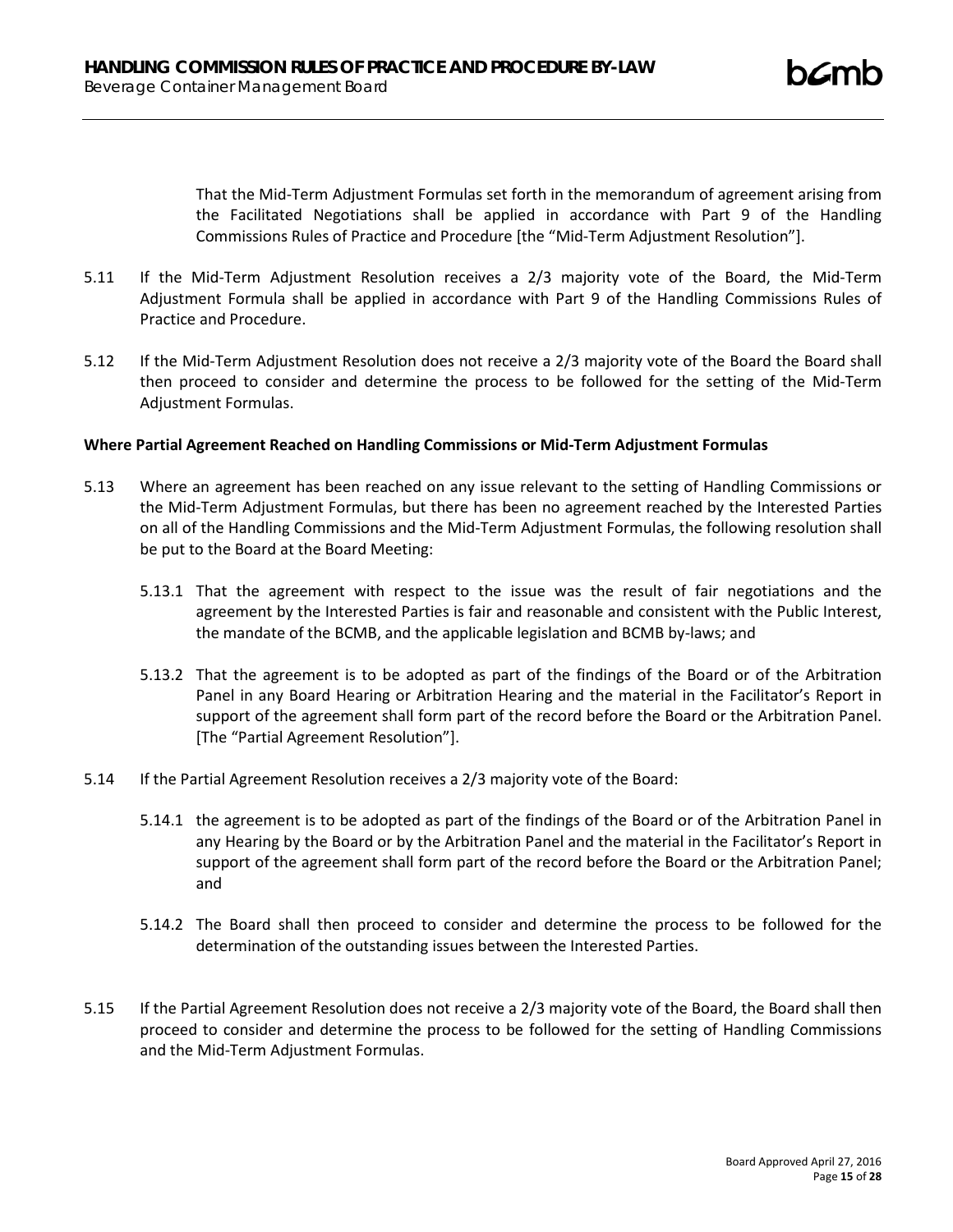# **Where no Agreement has been reached in relation to Handling Commissions or Mid-Term Adjustment Formulas**

5.16 Where no agreement was reached by the Interested Parties during the Facilitated Negotiations, the Board shall proceed to consider and determine the process to be followed for the setting of Handling Commissions and Mid-Term Adjustment Formulas.

# **Process to be followed for the Setting of Handling Commissions and Mid-Term Adjustment Formulas or Outstanding Issues between the Interested Parties**

- 5.17 Where the Board is to consider and determine the process to be followed for the setting of Handling Commissions and Mid-Term Adjustment Formulas or for the determination of the outstanding issues between the Interested Parties under Part 5 of the Rules, the Board shall decide whether the process is to involve a Board Hearing in the first instance or whether the process is to involve an Arbitration Hearing in the first instance.
- 5.18 The decision of the Board that the process is to involve a Board Hearing must be passed by a Resolution that receives a 3/4 majority vote of the Board, failing which the process to be followed is an Arbitration Hearing.

#### **Where Arbitration Hearing or Board Hearing only on Mid-Term Adjustment Formulas**

5.19 If the Board approves the Handling Commission Resolution, but does not approve the Mid-Term Adjustment Resolution, and if the Board refers the setting of Mid-Term Adjustment Formulas to a Board Hearing or to an Arbitration Hearing, then the Handling Commission Resolution will not come into effect until the Mid-Term Adjustment Formulas are approved by the Board, at which time the Board will establish the date upon which the Handling Commissions will come into effect.

## **6 PART 6 - HEARING PROCEDURE BEFORE THE BOARD OR ARBITRATION PANEL**

#### **General**

- 6.1 If the Board determines that the process to be followed is an Arbitration Hearing, the Board shall appoint an Arbitration Panel within four weeks of the Board Meeting.
- 6.2 The Interested Parties for the purposes of the Arbitration Hearing or Board Hearing shall be the same as the Interested Parties who participated in the Facilitated Negotiation, however, each Member of the BCMB representing the General Membership Sector as defined in the bylaws of the BCMB may apply to the Arbitration Panel or to the Board for a person or organization to be accepted as an Interested Party to the arbitration for the purposes of making submissions. Such person or persons or organization or organizations may be added as an Interested Party or Interested Parties in the discretion of the Arbitration Panel or the Board and upon such conditions as the Arbitration Panel or Board may provide.
- 6.3 The procedure set out in Part 6 shall be followed in any Board Hearing and in any Arbitration Hearing and shall be interpreted as such, with reference to the Board being substituted for reference to the Arbitration Panel as required.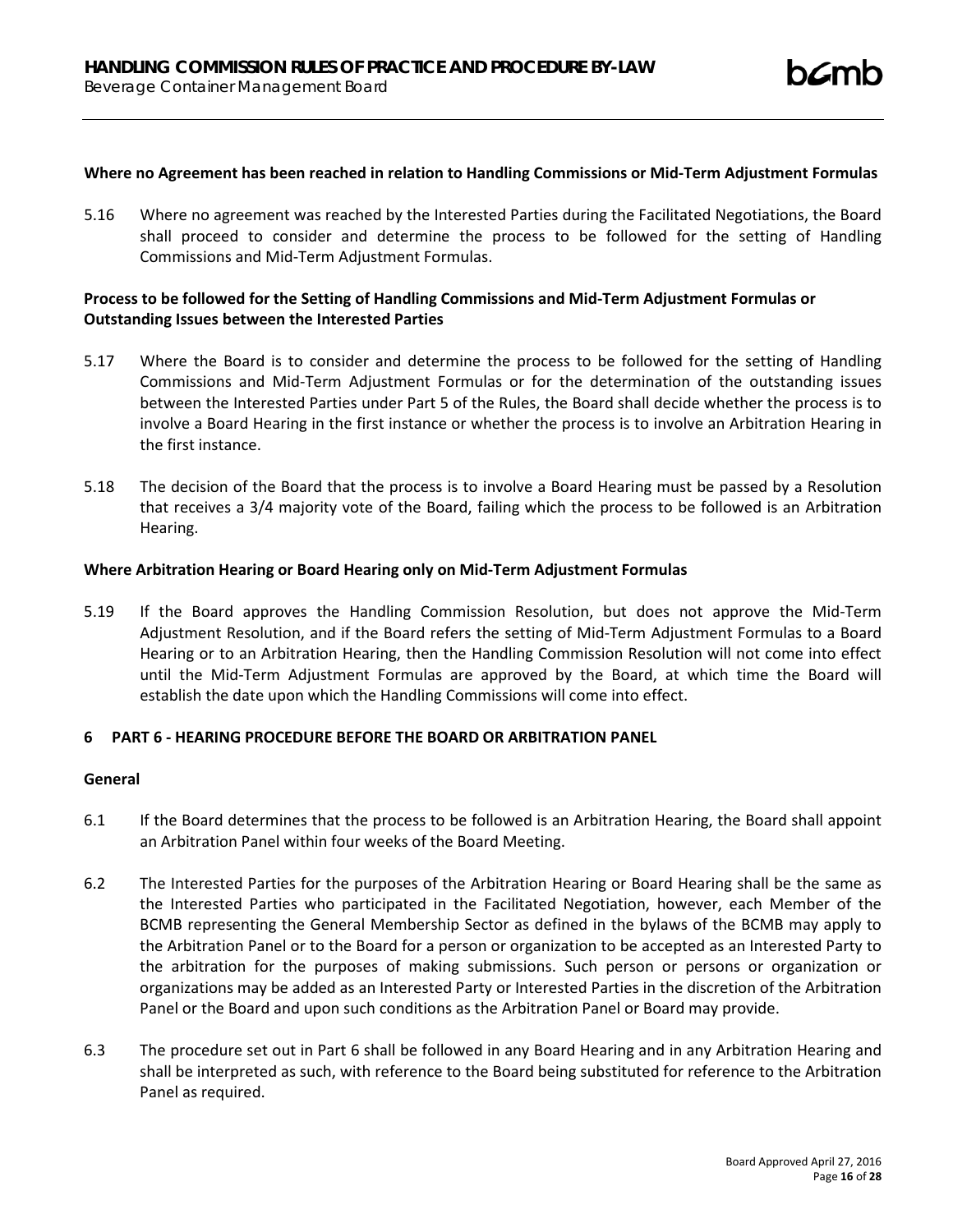### **Pre-Hearing Conference**

- 6.4 The Arbitration Panel shall hold a pre-hearing conference in order to:
	- 6.4.1 identify the issues in dispute in the Arbitration where the issues have not been identified by the Board;
	- 6.4.2 determine whether any additional written material may be submitted other than the material contained in the report from the Facilitator, notwithstanding Rule 4.30;
	- 6.4.3 establish any timelines that may be required;
	- 6.4.4 set a hearing date; and
	- 6.4.5 consider any other matter that will aid in the efficient and expeditious disposition of the Arbitration.
- 6.5 The Arbitration Panel may convene additional pre-hearing conferences as required from time to time.

#### **Hearing Evidence**

- 6.6 The evidence before the Arbitration Panel at the hearing shall consist of the materials contained in the Report from the Facilitator, any additional material directed by the Arbitration Panel at a pre-hearing conference, the oral evidence of the Data Collection Agent, the oral evidence presented on behalf of the Interested Parties and the oral submissions of the Interested Parties.
- 6.7 Notwithstanding Rule 6.6, the Arbitration Panel may allow the introduction of new evidence if the Arbitration Panel determines that the inclusion of that evidence will not prejudice any Interested Party and the new evidence is relevant and of assistance to the Arbitration Panel in reaching its decision.
- 6.8 The Arbitration Panel may make any direction necessary to facilitate the expeditious and efficient hearing of the arbitration.
- 6.9 The oral evidence presented on behalf of the Interested Parties may include evidence from the expert whose expert opinion was contained in the written statements and rebuttal statements provided in the course of the Facilitated Negotiations, but unless otherwise allowed by the Arbitration Panel, such expert shall not provide additional opinion evidence not contained in those written statements and rebuttal statements.
- 6.10 The Arbitration Panel may, in its discretion, limit the time allowed for presentation of evidence.

## **Dispensing With Oral Hearing**

6.11 The Arbitration Panel, with the agreement of the Interested Parties, may dispense with the holding of a hearing and may conduct the Arbitration on the basis of written material submitted by each Interested

**h***C*m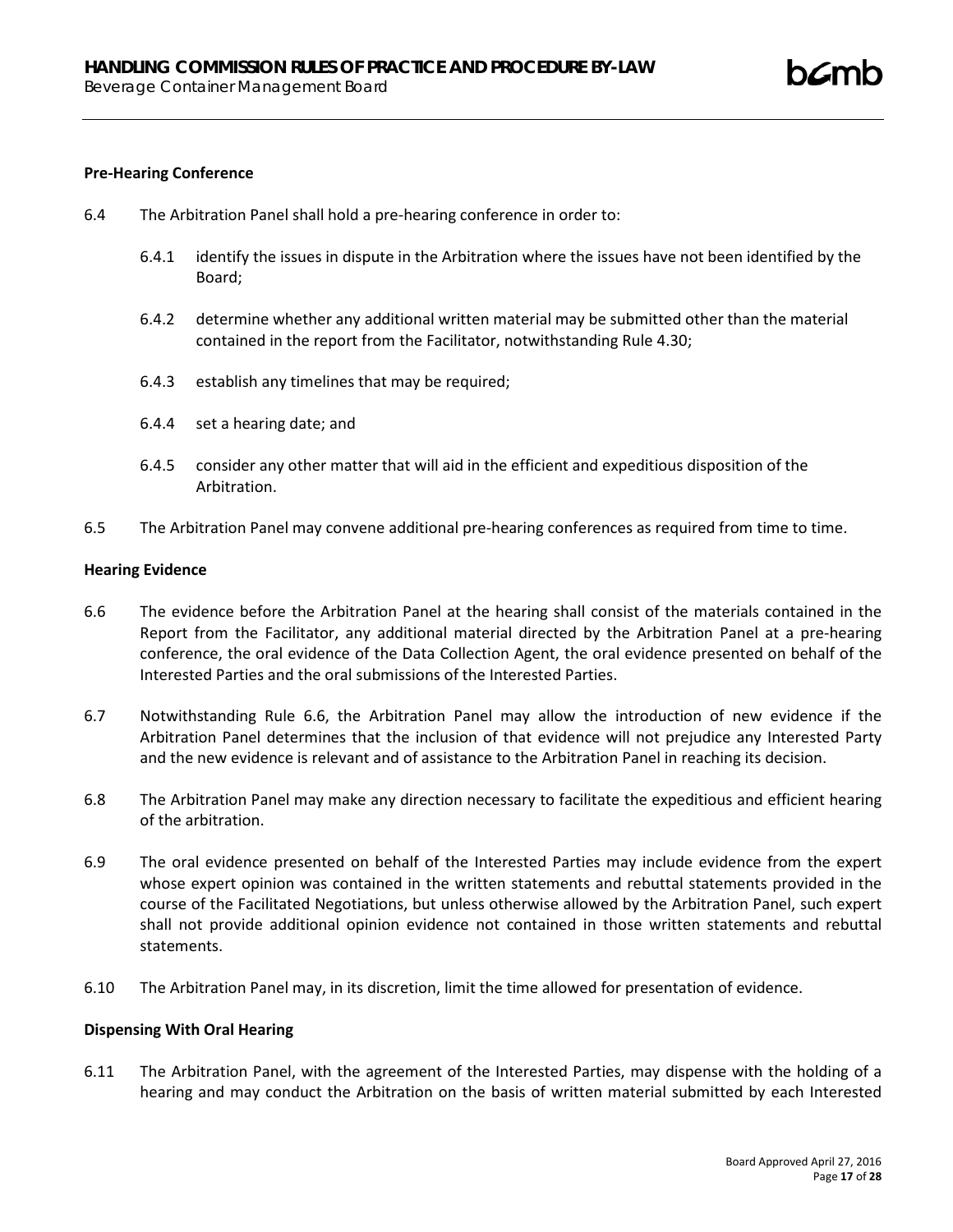Party. In that case, reference to the "hearing date" in these Rules shall be the date on which all documents are to be submitted by the Interested Parties.

#### **Conduct of the Hearing**

- 6.12 The Arbitration Panel may administer oaths, affirmations and declarations.
- 6.13 The Arbitration Panel is not bound by the rules of evidence or any other law applicable to judicial proceedings and has power to determine:
	- 6.13.1 the admissibility, relevance and weight of any evidence; and
	- 6.13.2 the manner in which evidence is to be admitted;

however, nothing is admissible before the Arbitration Panel that would be subject to privilege.

- 6.14 Any fact that is to be proved by the oral or written evidence of a witness shall be proved on oath or affirmation or by solemn declaration.
- 6.15 All oral evidence is to be taken in the presence of the Arbitration Panel and the Interested Parties or their counsel, unless an Interested Party or their counsel is absent by default or has waived his or her right to be present.
- 6.16 An Interested Party may require that any witness whose evidence is received other than orally be made available for cross-examination at an oral hearing.
- 6.17 The Arbitration Panel may ask that evidence be called from BCMB Management in relation to matters specifically identified by the Arbitration Panel.
- 6.18 The Arbitration Panel may ask questions of any witnesses and of BCMB Management and the Data Collection Agent if the Arbitration Panel considers the answers to those questions to be reasonably necessary to disclose fully and fairly all matters relevant to the issues, provided that the Arbitration Panel does not prevent an Interested Party from presenting its case.
- 6.19 The Arbitration Panel may request that the Data Collection Agent address any matter for clarification, including matters that arise in the evidence or testimony of Interested Parties which relate to data or evidence brought forward by the Data Collection Agent, or any new matter that arises and which was not dealt with in the Data Collection Agent's Report.
- 6.20 Except in the course of examination or cross examination, there shall be no communication between any counsel and a witness under examination or cross-examination from the time that the witness has been sworn or affirmed until that witness has been excused except with leave of the Arbitration Panel or with the consent of all Interested Parties.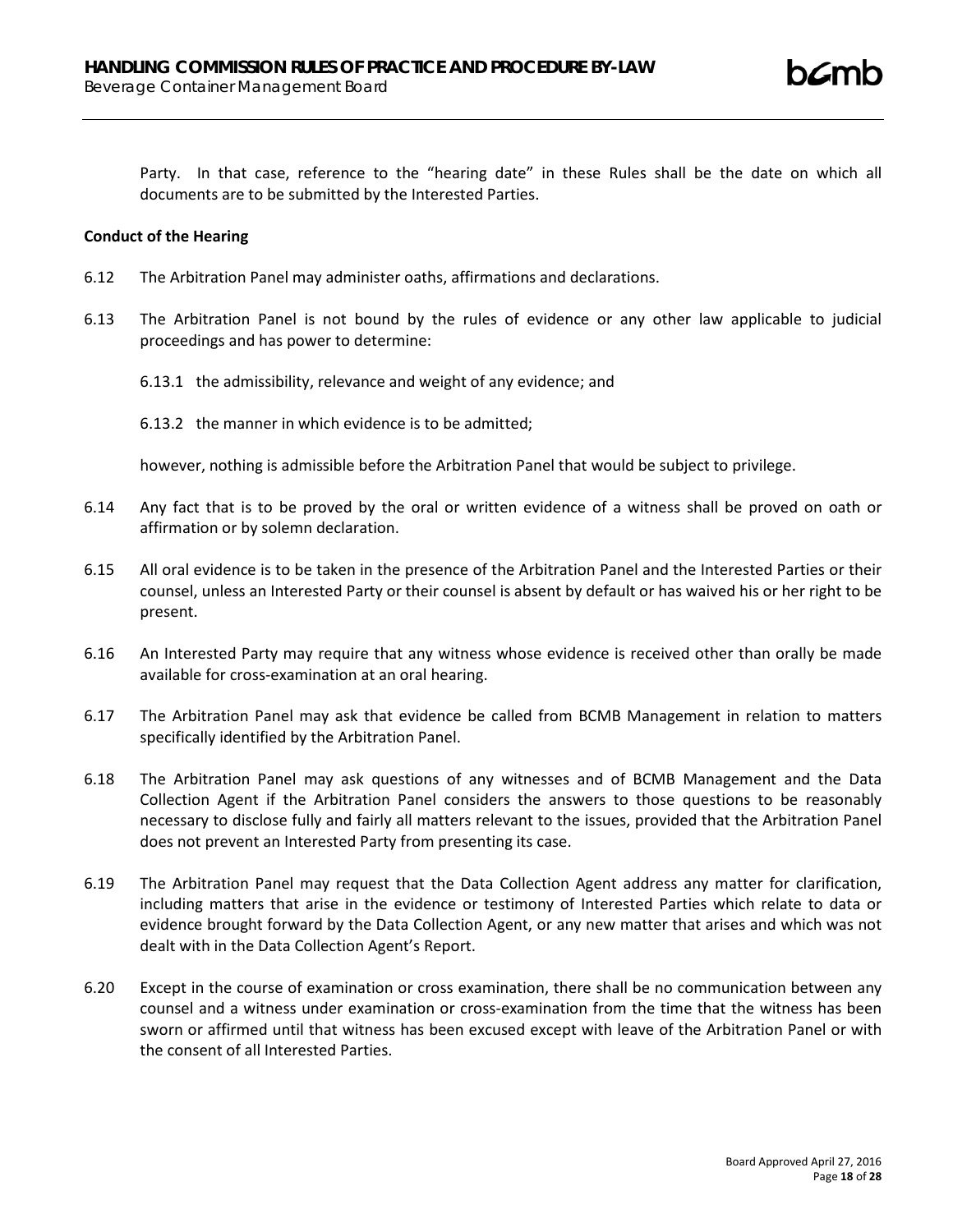- 6.21 BCMB counsel may participate in the Arbitration and in particular, may:
	- 6.21.1 present the evidence of the Data Collection Agent;
	- 6.21.2 at the request of the Arbitration Panel, present evidence from members of BCMB Management;
	- 6.21.3 provide clarification, background information and assistance with jurisdictional issues; and
	- 6.21.4 with leave of the Arbitration Panel, call additional witnesses where reasonably required for the full and fair disclosure of all matters relevant to the issues in the proceeding.
- 6.22 The Arbitration Panel shall give the Interested Parties the opportunity to submit argument, either orally or in writing or both.
- 6.22.1 The proceedings before the Arbitration Panel shall be voice recorded until the Arbitration Panel commences deliberations.
- 6.23 If any Interested Party wishes to obtain a recording or transcription of the proceedings before the Arbitration Panel, the Interested Party may, at its own cost, receive such recording or transcription through the BCMB.

#### **Adjournment**

- 6.24 In order to avoid prejudice to any party participating in the Arbitration, the Arbitration Panel may:
	- 6.24.1 grant an adjournment; and
	- 6.24.2 impose other terms as the Arbitration Panel deems appropriate.

#### **Close of Hearing**

- 6.25 The Arbitration Panel shall close the hearing when:
	- 6.25.1 the Interested Parties advise they have no further evidence to give or submissions to make; or
	- 6.25.2 the Arbitration Panel considers further hearings to be unnecessary or inappropriate.
- 6.26 The Arbitration Panel may reopen hearings if it considers it appropriate to do so.

## **Deliberations**

6.27 All deliberations of the Arbitration Panel shall be in confidence and the matter and substance thereof shall remain confidential.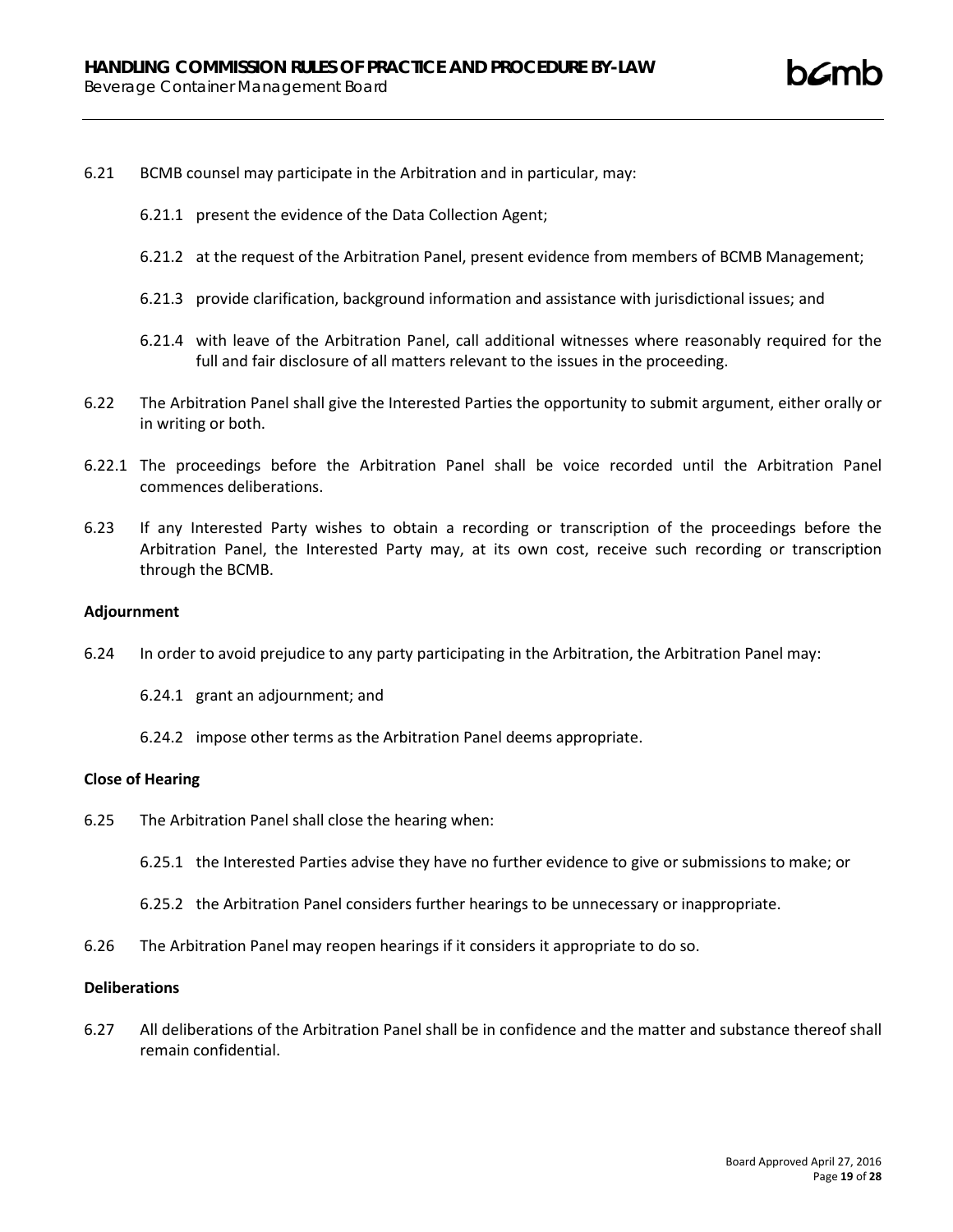6.28 During its deliberations, the Arbitration Panel may request information or calculations from the Data Collection Agent. Where new facts or issues arise from these requests that may affect the Arbitration Panel's decision, the Arbitration Panel shall provide full disclosure to the Interested Parties and BCMB counsel regarding the new facts or issues and give the Interested Parties the opportunity to make representations with respect to the new facts or issues orally or in writing.

## **7 AWARD OF THE ARBITRATION PANEL**

#### **Award of the Arbitration Panel**

- 7.1 The Arbitration Panel shall make its award in writing and give reasons for the award.
- 7.2 After preparing its reasons regarding the matters at issue before the Arbitration Panel, the Arbitration Panel shall provide the reasons to the Interested Parties, BCMB Management, BCMB Counsel and the Data Collection Agent for review, prior to delivering its final award to the Board.
- 7.3 Interested Parties, BCMB Management and the Data Collection Agent may provide comments to the Arbitration Panel within a period of 14 days from the date of delivery of the reasons to them as to any clerical or typographical errors, errors of calculation, or similar or other errors made in any of the Arbitration Panel's reasons.
- 7.4 The Arbitration Panel may correct typographical errors, errors of calculation and similar or other errors made in its reasons.
- 7.5 All awards of the Arbitration Panel shall be made by the Arbitration Panel and provided to the BCMB no later than 25 days after the last day of the hearing.
- 7.6 Where the Arbitration Panel is setting Handling Commissions, the Award shall state a final and binding Handling Commission for all containers.
- 7.7 Awards of the Arbitration Panel setting Handling Commissions must utilize the form attached hereto as Schedule "D".
- 7.8 In accordance with section 4(12) of the Administrative By-law, the award of the Arbitration Panel with respect to Handling Commissions shall be final and binding upon all Directors of the BCMB and the Board shall approve the Handling Commissions determined by Arbitration by Board resolution.
- 7.9 Where the Arbitration Panel is setting Mid-Term Adjustment Formulas, the award shall state the Mid-Term Adjustment Formulas.
- 7.10 In accordance with section 4(12) of the Administrative By-law, the award of the Arbitration Panel with respect to Mid-Term Adjustment Formulas shall be final and binding upon all Directors of the BCMB and the Board shall approve the Mid-Term Adjustment Formulas determined by Arbitration by Board Resolution.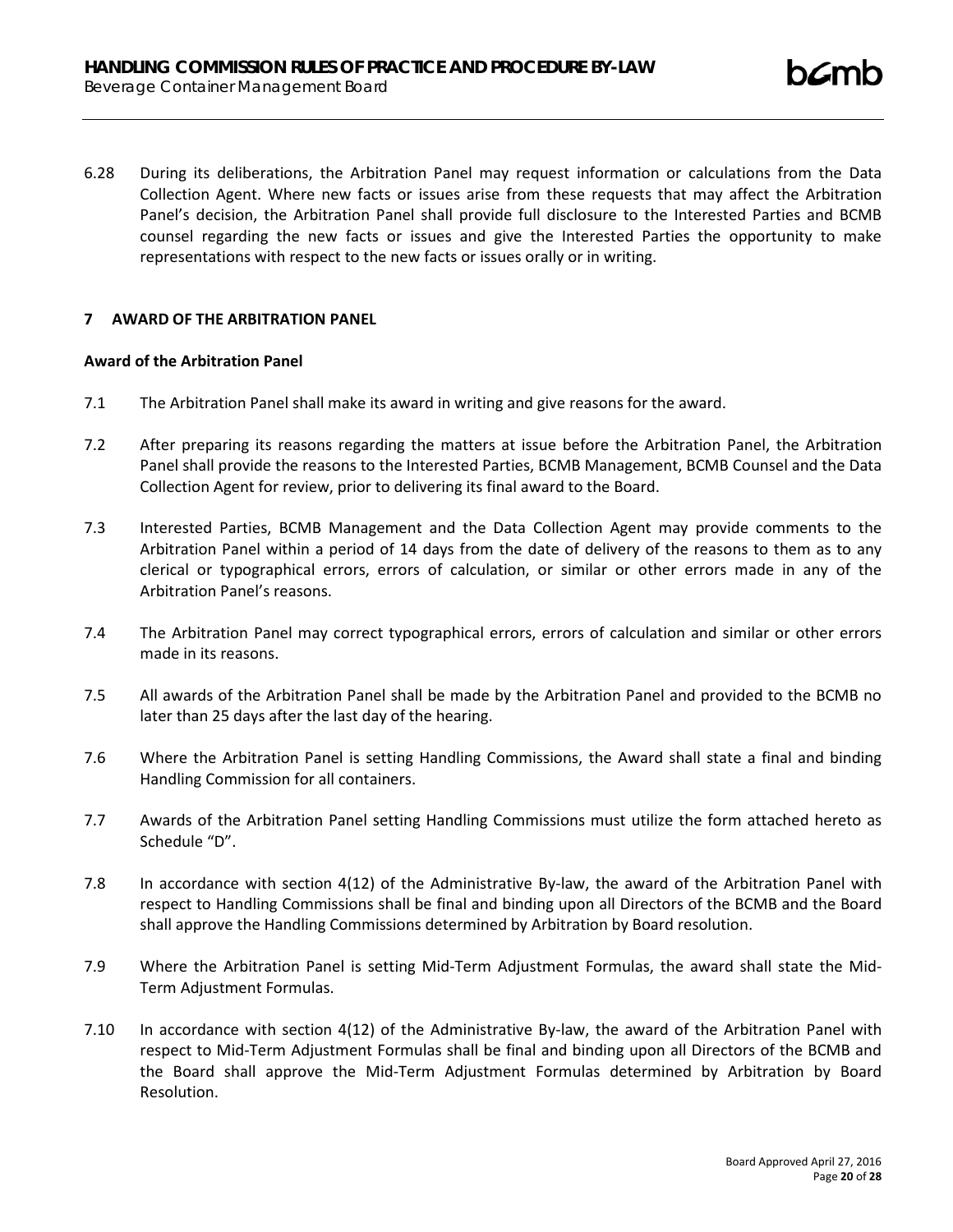- 7.11 Where the Arbitration Panel is determining the outstanding issues between the Interested Parties, the Award shall provide a determination with respect to each of the outstanding issues. The Award shall direct that the Data Collection Agent calculate Handling Commissions using these determinations together with any agreement reached by the Interested Parties and approved by the Board in accordance with rule 5.14.
- 7.12 The Data Collection Agent shall provide its calculations and the resulting Handling Commissions and Mid-Term Adjustment Formulas prepared in accordance with section 7.11 to the Arbitration Panel, the Interested Parties, BCMB Management and BCMB Counsel for review.
- 7.13 The Interested Parties may provide comments to the Arbitration Panel regarding the calculations and resulting Handling Commissions and Mid-Term Adjustment Formulas prepared in accordance with section 7.11 within a period of 14 days from the date of delivery of them to the Arbitration Panel and the and the Arbitration Panel may resolve any disputes between the Interested Parties by way of a supplemental Award after following a process established by the Arbitration Panel for that purpose.

# **8 DECISION FOLLOWING A BOARD HEARING**

- 8.1 The Board shall make its decision in writing, and give reasons for the decision. Where the decision is not unanimous, a decision and reasons may also be provided by the minority of the Board.
- 8.2 After preparing its reasons regarding the matters at issue before the Board, the Board shall provide the reasons to the Interested Parties, BCMB Management, BCMB Counsel and the Data Collection Agent for review.
- 8.3 Interested Parties, BCMB Management and the Data Collection Agent may provide comments to the Board within a period of 14 days from the date of delivery of the reasons to them as to any clerical or typographical errors, errors of calculation, or similar or other errors made in any of the Board's reasons.
- 8.4 The Board may correct typographical errors, errors of calculation and similar or other errors made in its reasons.
- 8.5 All decisions of the Board shall be provided to the Interested Parties no later than 25 days after the last day of the hearing.
- 8.6 Where the Board is setting Handling Commissions, the Board shall state a final and binding Handling Commission for all containers.
- 8.7 Decisions of the Board setting Handling Commissions must utilize the form attached hereto as Schedule  $"D".$
- 8.8 Where the Board has set Mid-Term Adjustment Formulas, the Board shall state a final and binding Mid-Term Adjustment Formulas.
- 8.9 Where the Board has determined the outstanding issues between the Interested Parties, the Board shall provide a determination with respect to each of the outstanding issues. The Board shall direct that the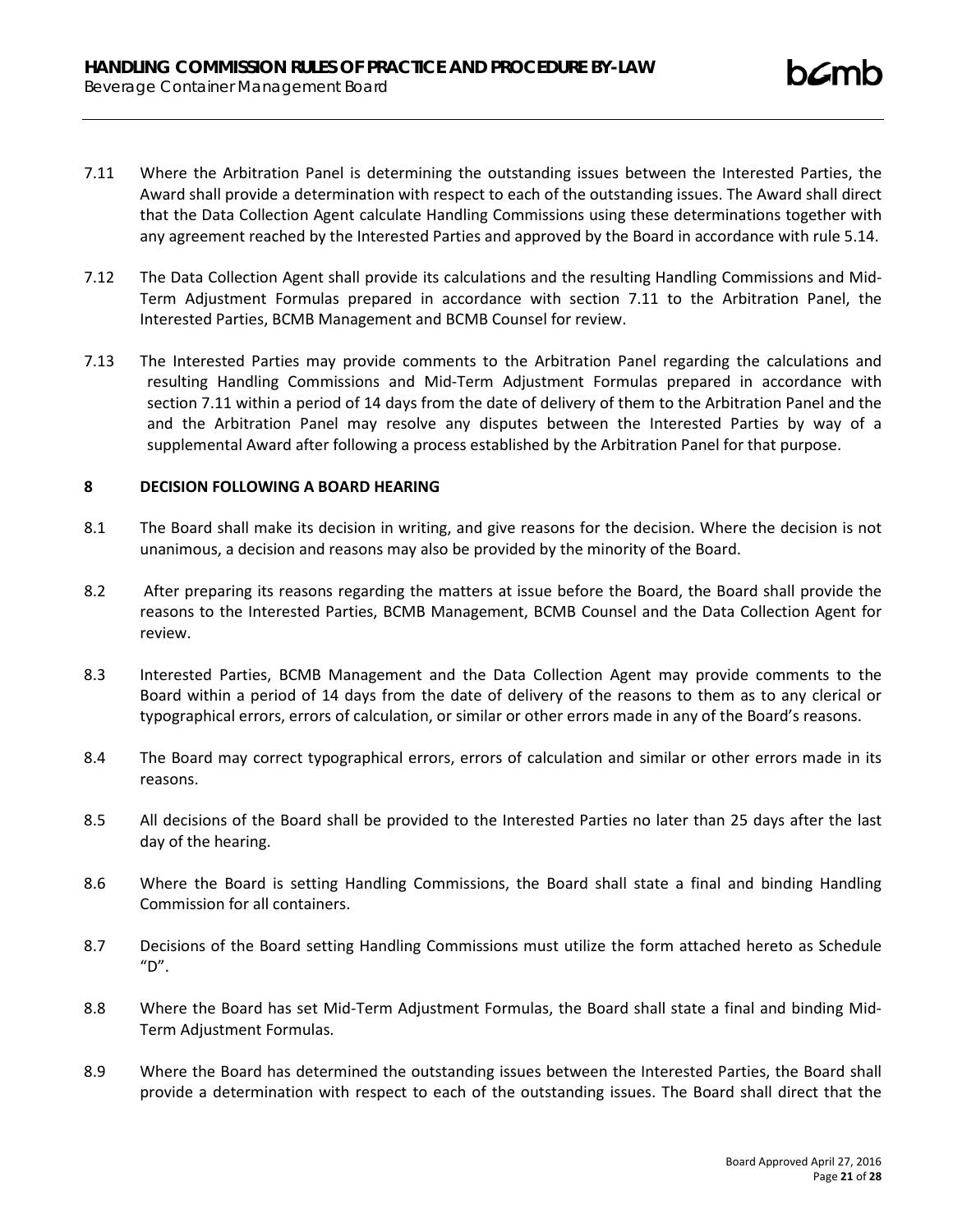Data Collection Agent calculate Handling Commissions using these determinations together with any agreement reached by the Interested Parties and approved by the Board in accordance with rule 5.14.

- 8.10 The Data Collection Agent shall provide its calculations and the resulting Handling Commissions and Mid-Term Adjustment Formulas prepared in accordance with section 8.9 to the Board, the Interested Parties, BCMB Management and BCMB Counsel for review.
- 8.11 The Interested Parties may provide comments to the Board regarding the calculations and resulting Handling Commissions and Mid-Term Adjustment Formulas prepared in accordance with rule 8.10 within a period of 14 days from the date of delivery of them to the Board and the Board may resolve any disputes between the Interested Parties by way of a supplemental Decision after following a process established by the Board for that purpose.
- 8.12 If the Board cannot reach a 2/3 majority decision with respect to any of the matters referred to it in accordance with Part 5, the Board shall refer all the matters before the Board to an Arbitration Hearing.
- 8.13 An Arbitration Hearing pursuant to rule 8.12 shall proceed as a hearing de novo with respect to all matters that were before the Board, on the basis of the record established during the Facilitated Negotiations, and in accordance with the procedure set out in Part 6 of the Rules.

## **9 MID-TERM ADJUSTMENT**

### **Mid-Term Adjustment Directed by the Board**

9.1 Where Mid-Term Adjustment Formulas have been approved by the Board in the course of a Handling Commission Review and if no new Handling Commission Review has been directed in the interim, then no later than 16 months after the Handling Commissions determined by that Handling Commission Review have been implemented, BCMB Management shall instruct the DCA to prepare a report which applies the Mid-Term Adjustment Formulas to the existing Handling Commissions in order to calculate new Handling Commissions as of the Mid-Term Date.

# **Material Difference**

- 9.2 If the report prepared by the Data Collection Agent using the Mid-Term Adjustment Formulas shows a difference between the aggregate total of the existing Handling Commissions and the aggregate total of the Handling Commissions calculated as of the Mid-Term Date of more than +/- 0.3 of 1%;
	- 9.2.1 the Data Collection Agent shall advise BCMB Management that there is a material difference; and
	- 9.2.2 BCMB management shall distribute the Handling Commissions calculated as of the Mid-Term Date and the Data Collection Agent's calculations to all Interested Parties.
- 9.3 The Interested Parties may provide comments to BCMB Management within a period of 7 days from the date of delivery of the material provided to them pursuant to section 9.1 as to any clerical or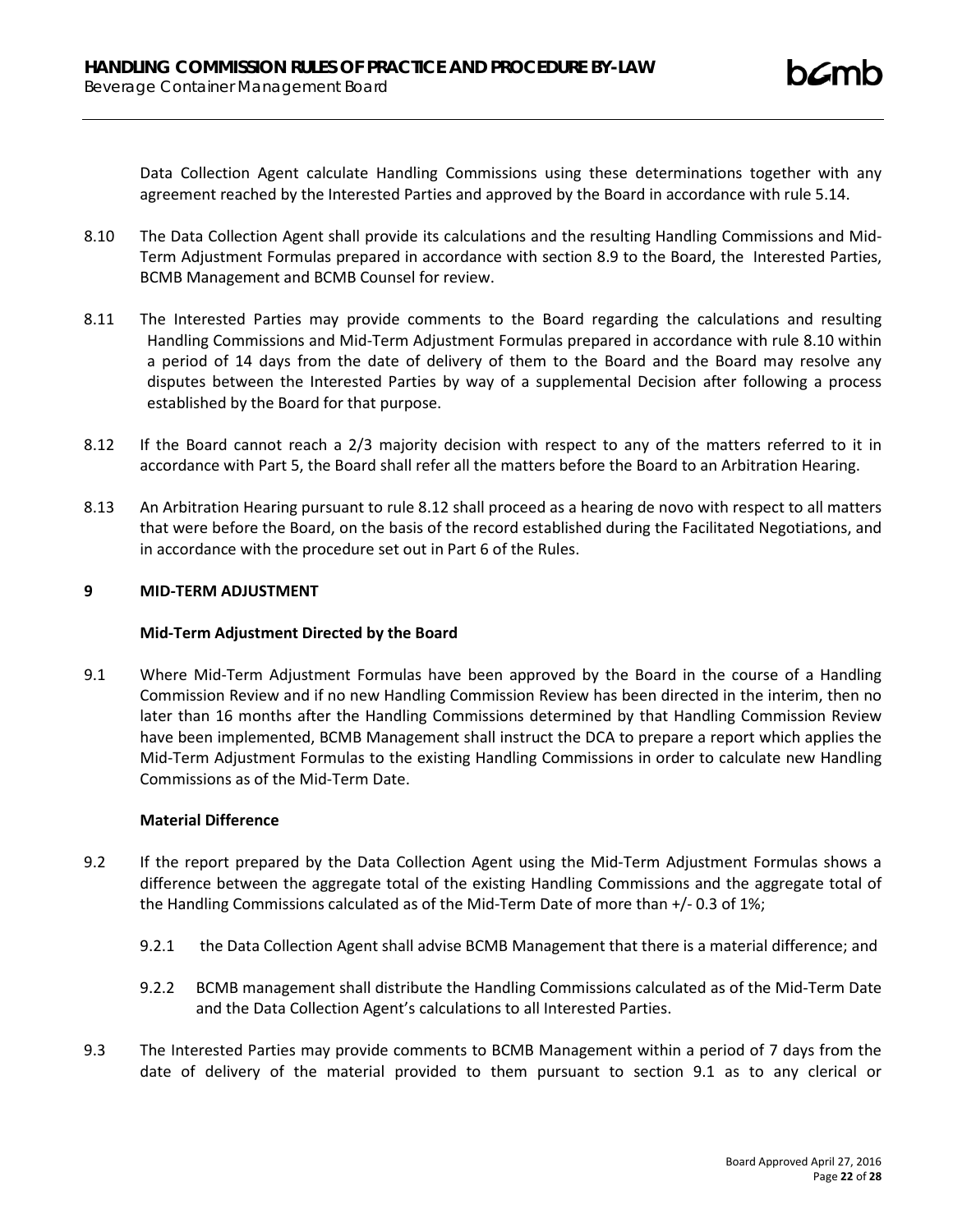typographical errors, errors of calculation, or similar or other errors, which material will be provided by BCMB Management to the Data Collection Agent.

- 9.4 Following receipt of comments from the Interested Parties, the Data Collection Agent shall provide to the Board through BCMB Management a set of new Handling Commissions calculated as of the Mid-Term Date in accordance with the Mid-Term Adjustment Formulas.
- 9.5 Upon the Data Collection Agent demonstrating to the satisfaction of the Board that the Mid-Term Adjustment Formulas were applied properly, appropriately and accurately to calculate the Handling Commissions as of the Mid-Term Date, the Board shall approve the new Handling Commissions effective as of the Mid-Term Date to remain in effect until the next Handling Commission Review.
- 9.6 If the report prepared by the Data Collection Agent does not show a difference between the aggregate total of the existing Handling Commissions and the aggregate total of the Handling Commissions calculated as of the Mid-Term Date of more than +/- 0.3 of 1%, the Data Collection Agent shall advise BCMB Management, and no Mid-Term Adjustment shall be made to the existing Handling Commissions.

## **10 COSTS**

- 10.1 In this section of the Rules, "Costs" means the direct costs or expenses associated with the Handling Commission Review including the costs and expenses associated with the Mid-Term Adjustment Formulas and includes:
	- 10.1.1 remuneration to the Facilitator;
	- 10.1.2 remuneration for members of the Arbitration Panel and the Board;
	- 10.1.3 the expenses of the Facilitator;
	- 10.1.4 the expenses of the Arbitration Panel and the Board;
	- 10.1.5 the expenses related to the Facilitated Negotiations and Board Hearing and Arbitration Hearing including the cost of the venue for the Facilitated Negotiations and the Hearings; and
	- 10.1.6 the cost of the Interested Parties in participating in the Handling Commission Review, including the cost associated with the Mid-Term Adjustment Formulas, aside from any regulatory costs that have been taken into account by the Board or the Arbitration Panel for the purpose of determining Handling Commissions.
- 10.2 Unless otherwise directed by the Arbitration Panel, each Interested Party shall be responsible for its own costs of participating in the Handling Commission Review including the costs and expenses associated with the Mid-Term Adjustment Formulas.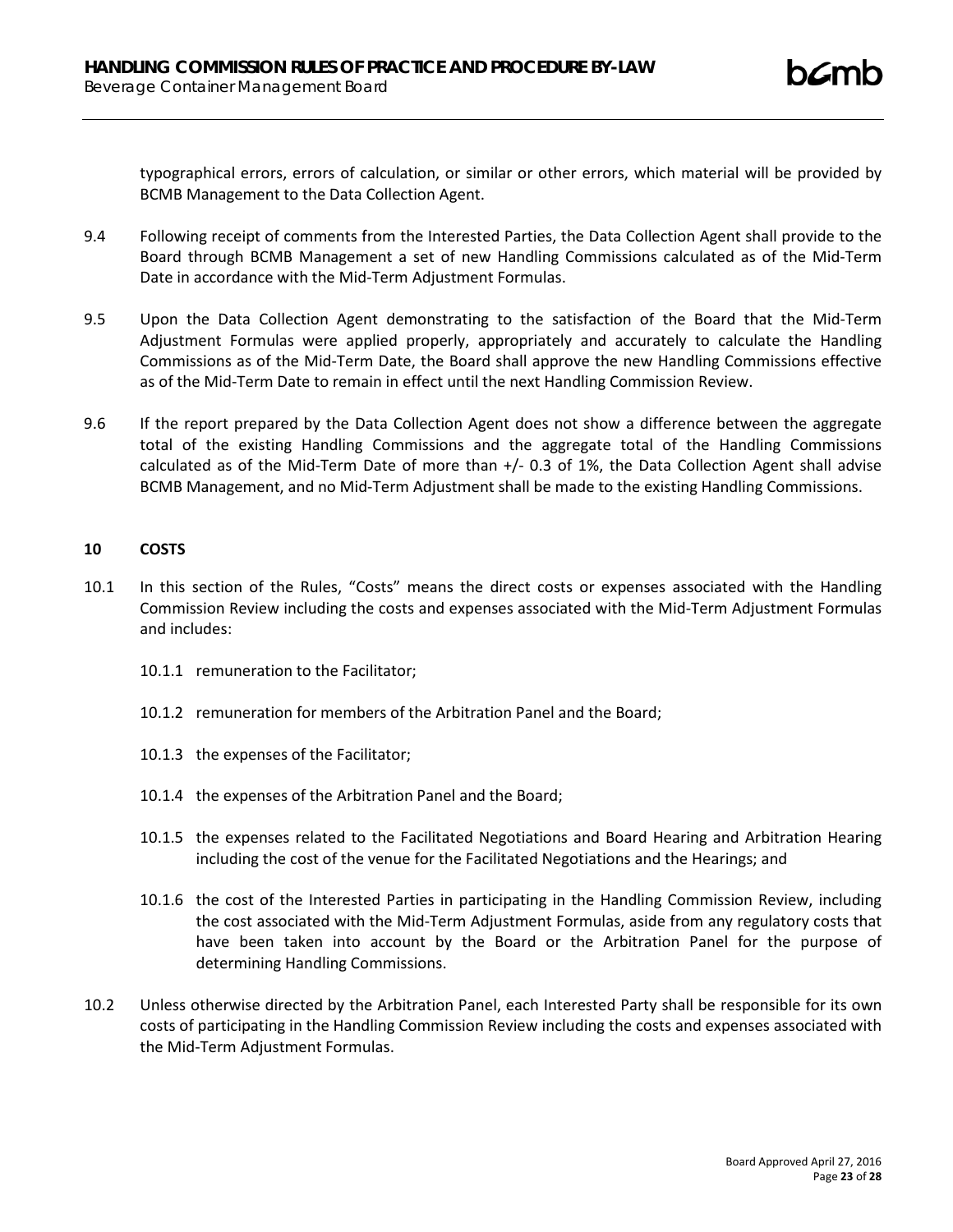- 10.3 The Arbitration Panel may direct that an Interested Party pay Costs to another Interested Party or Interested Parties or to the BCMB if the Arbitration Panel considers such a direction to be fair and reasonable.
- 10.4 In determining whether Costs should be directed to be paid by an Interested Party, and the amount of those Costs, the Arbitration Panel may consider the conduct of the Interested Party in the Handling Commission Review, including their conduct in relation to the Mid-Term Adjustment Formulas, including the following conduct:
	- 10.4.1 whether the Interested Party engaged in conduct that unnecessarily lengthened the proceedings or that resulted in unnecessary costs to the other Interested Parties or the BCMB;
	- 10.4.2 whether the Interested Party failed to comply with a direction of the Facilitator or the Arbitration Panel; or
	- 10.4.3 whether the Interested Party failed to comply with these Rules.
- 10.5 Where the Arbitration Panel directs costs to be paid, it shall provide written reasons.
- 10.6 Where the Arbitration Panel directs costs to be paid, the direction may be appealed to the Board and may be overturned, varied or confirmed by a majority vote of 2/3 of the Board.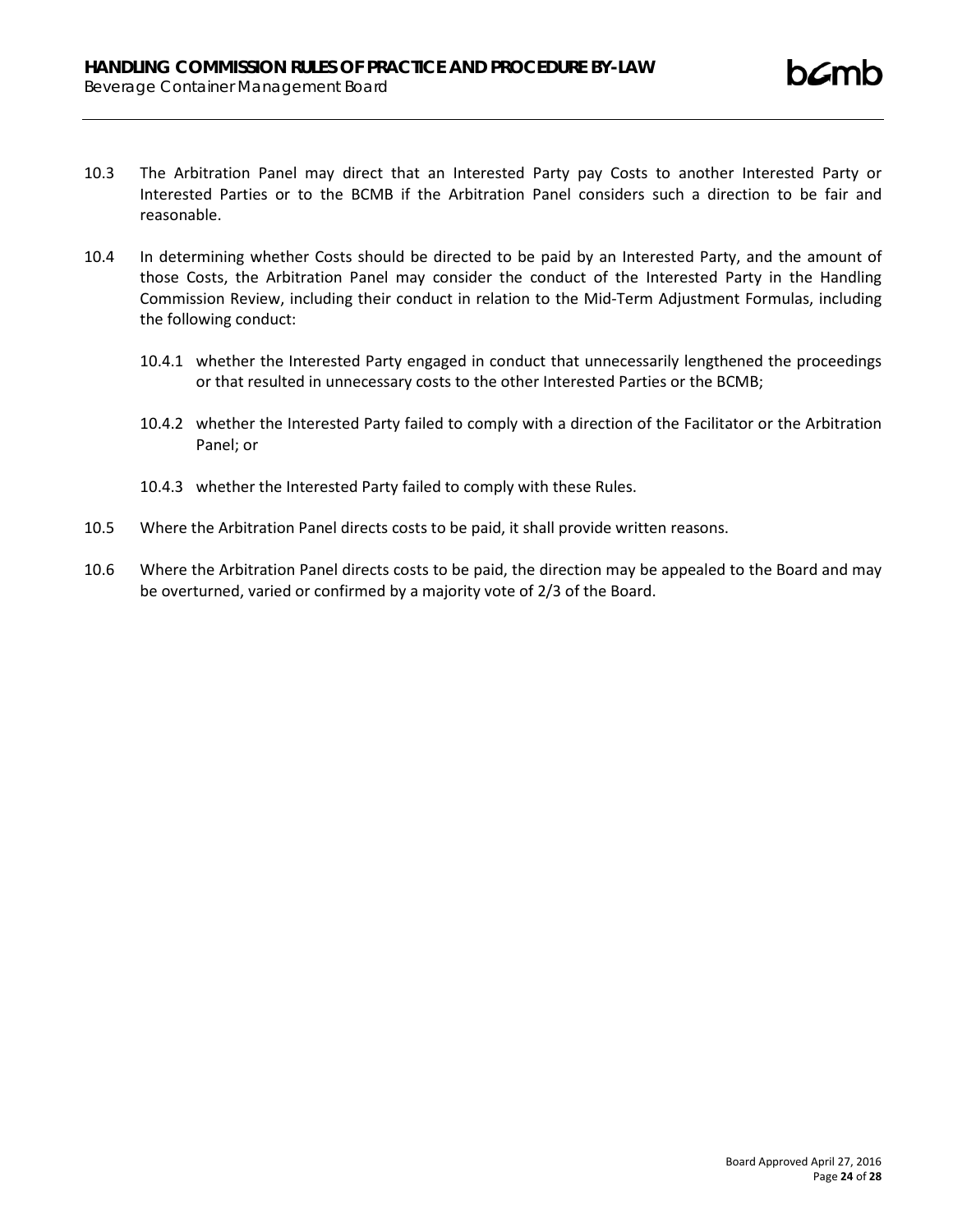# **SCHEDULE "A"**

# **Data Collection Agent Selection Criteria**

The following criteria should be used to assess the suitability of candidates for the Data Collection Agent position:

- 1. Candidates must possess an understanding of rate-setting methods used in a regulated industry.
- 2. Candidates must have prior expertise in rate setting by regulatory tribunals, either as a regulator, applicant or interested party.
- 3. Candidates must demonstrate good verbal and written communications skills.
- 4. Candidates must have the ability to dedicate sufficient time, on a priority basis, to the work required by the Beverage Container Management Board (BCMB).
- 5. Candidates must have the ability to act in all respects independent in interest to all of the parties having an interest in handling commissions of beverage containers.
- 6. Candidates must be prepared to sign the "Data Collection Agent Services Agreement."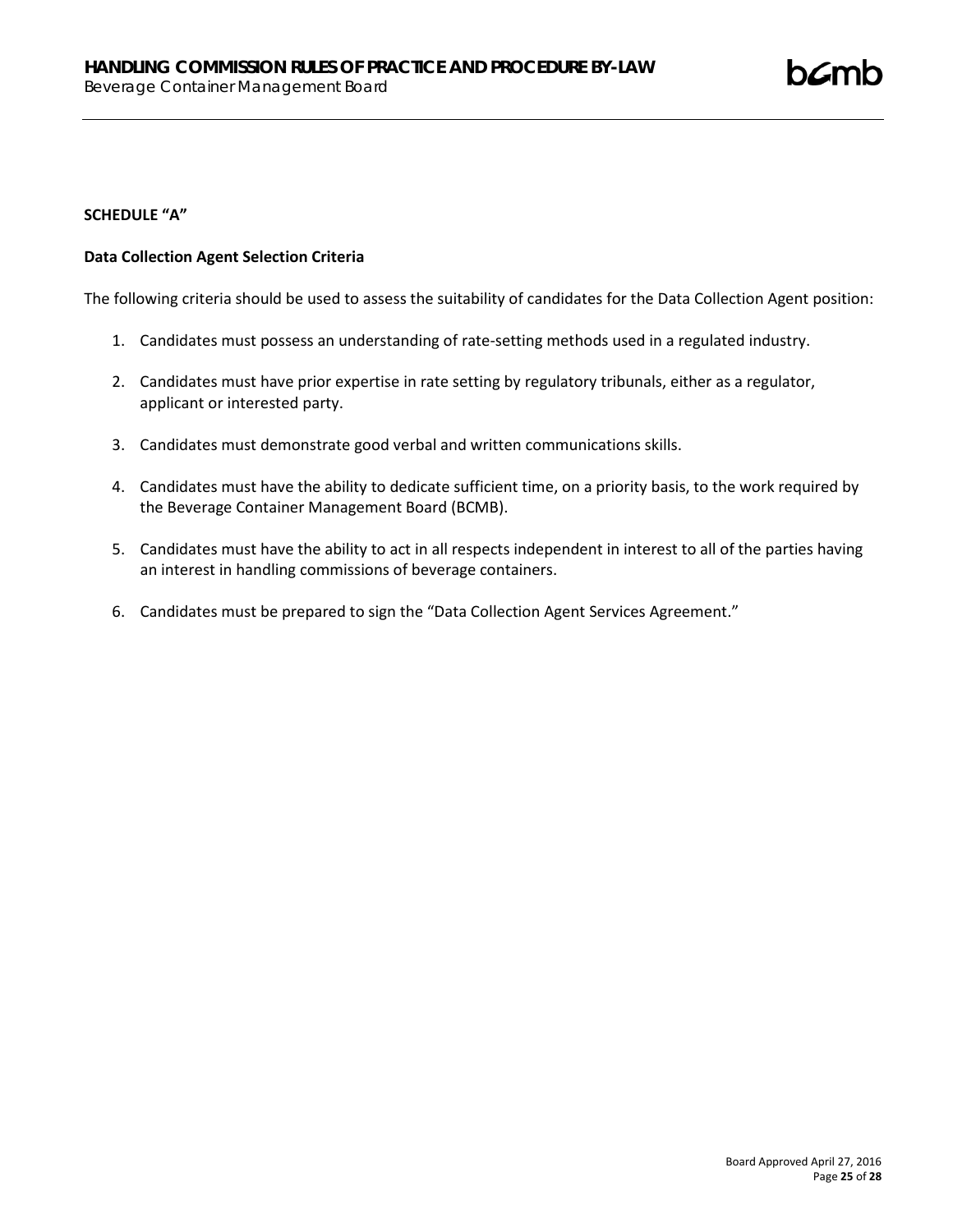## **SCHEDULE "B"**

## **Facilitator Selection Criteria**

The following criteria should be used to assess the suitability of individual candidates to act as Facilitator:

- 1. Candidates should preferably be residents of the Province of Alberta.
- 2. Candidates will be of the age of majority.
- 3. Individual candidates should demonstrate a familiarity with and commitment to the purposes and principles espoused in the Environmental Protection and Enhancement Act.
- 4. Individual candidates should display a high degree of personal integrity, be held in high regard in their professional community and should possess leadership abilities such that confidence would be placed in their decisions.
- 5. Individual candidates should demonstrate a record of commitment to purposes and projects which further the public interest.
- 6. Individual candidates should be familiar with fields of study and practice relevant to alternative dispute resolution or to the application of the rules of natural justice in administrative tribunal settings.
- 7. Candidates must possess an understanding of rate-setting methods used in another regulated industry.
- 8. Candidates must have the ability to dedicate sufficient time, on a priority basis, to the work required by the BCMB of the Facilitator.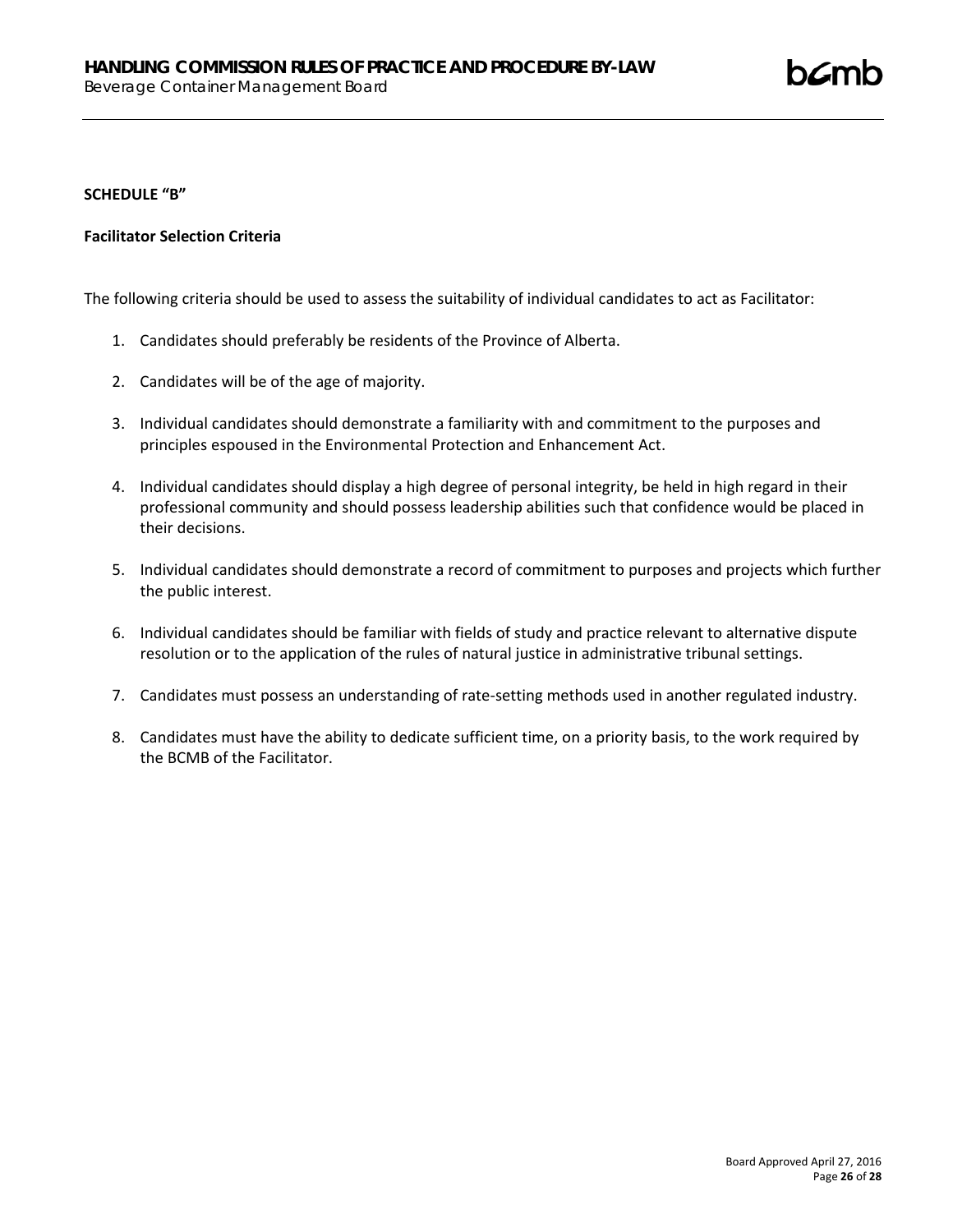### **SCHEDULE "C"**

## **Arbitration Panel Selection Criteria**

The following criteria should be used to assess the suitability of individual candidates for membership on the Arbitration Panel:

- 1. Candidates should preferably be residents of the Province of Alberta.
- 2. Candidates will be of the age of majority.
- 3. Individual candidates should demonstrate a familiarity with and commitment to the purposes and principles espoused in the Environmental Protection and Enhancement Act.
- 4. Individual candidates should display a high degree of personal integrity, be held in high regard in their professional community and should possess leadership abilities such that confidence would be placed in their decisions.
- 5. Individual candidates should demonstrate a record of commitment to purposes and projects which further the public interest.
- 6. Individual candidates should be familiar with fields of study or practice relevant to alternative dispute resolution and to the application of the rules of natural justice in administrative tribunal settings.
- 7. At least one member of the Arbitration Panel must possess an understanding of rate setting methods used in another regulated industry.